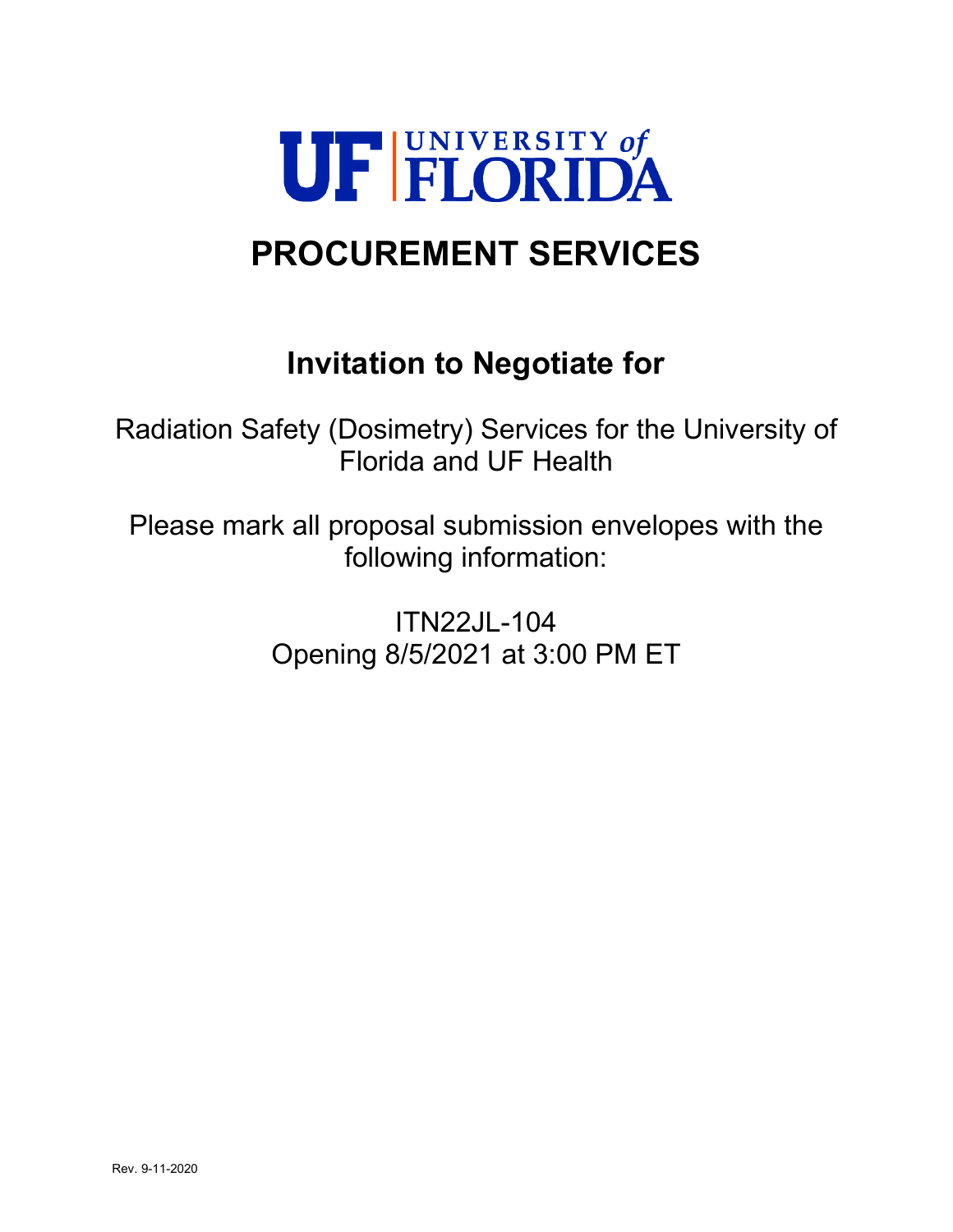## Contents

| 1.0 | 1.1<br>1.2        |                                                                              |  |
|-----|-------------------|------------------------------------------------------------------------------|--|
|     | 1.3               |                                                                              |  |
|     | 1.4               |                                                                              |  |
|     | 1.5               |                                                                              |  |
|     |                   |                                                                              |  |
|     |                   |                                                                              |  |
| 2.0 |                   |                                                                              |  |
|     | 2.1               |                                                                              |  |
|     | 2.2               |                                                                              |  |
|     | 2.3               |                                                                              |  |
|     | 2.4               |                                                                              |  |
|     | 2.5               | Vendor Protest Procedure; Notice of Proposal Protest Bonding Requirement  8  |  |
|     | 2.6               |                                                                              |  |
|     | 2.7               |                                                                              |  |
|     | 2.8               |                                                                              |  |
|     | 2.9               |                                                                              |  |
|     | 2.10              | Determination of and Information Concerning Vendor's Qualifications  9       |  |
|     | 2.11              |                                                                              |  |
|     | 2.12              | Rejection of Vendor Counter-offers, Stipulations and Other Exceptions  10    |  |
|     | 2.13              |                                                                              |  |
|     | 2.14              |                                                                              |  |
| 3.0 | 3.1<br>3.2<br>3.3 |                                                                              |  |
| 4.0 |                   |                                                                              |  |
|     | 4.1               |                                                                              |  |
|     | 4.1.1             |                                                                              |  |
|     | 4.1.2             |                                                                              |  |
|     | 4.1.3             |                                                                              |  |
|     | 4.1.4             |                                                                              |  |
|     | 4.1.5             |                                                                              |  |
|     | 4.1.6             |                                                                              |  |
|     | 4.2               |                                                                              |  |
|     | 4.2.1             |                                                                              |  |
|     | 4.2.2             |                                                                              |  |
|     | 4.2.3             |                                                                              |  |
|     | 4.2.4             |                                                                              |  |
|     | 4.2.5             | Questions, Communications and Inquires between the University and Vendors 13 |  |
|     | 4.2.6             | Addenda and the University's Response to Communications from Vendor  14      |  |
|     | 4.2.7             |                                                                              |  |
|     | 4.2.8<br>4.2.9    |                                                                              |  |
|     |                   |                                                                              |  |
|     | 4.2.10<br>4.2.11  |                                                                              |  |
|     |                   |                                                                              |  |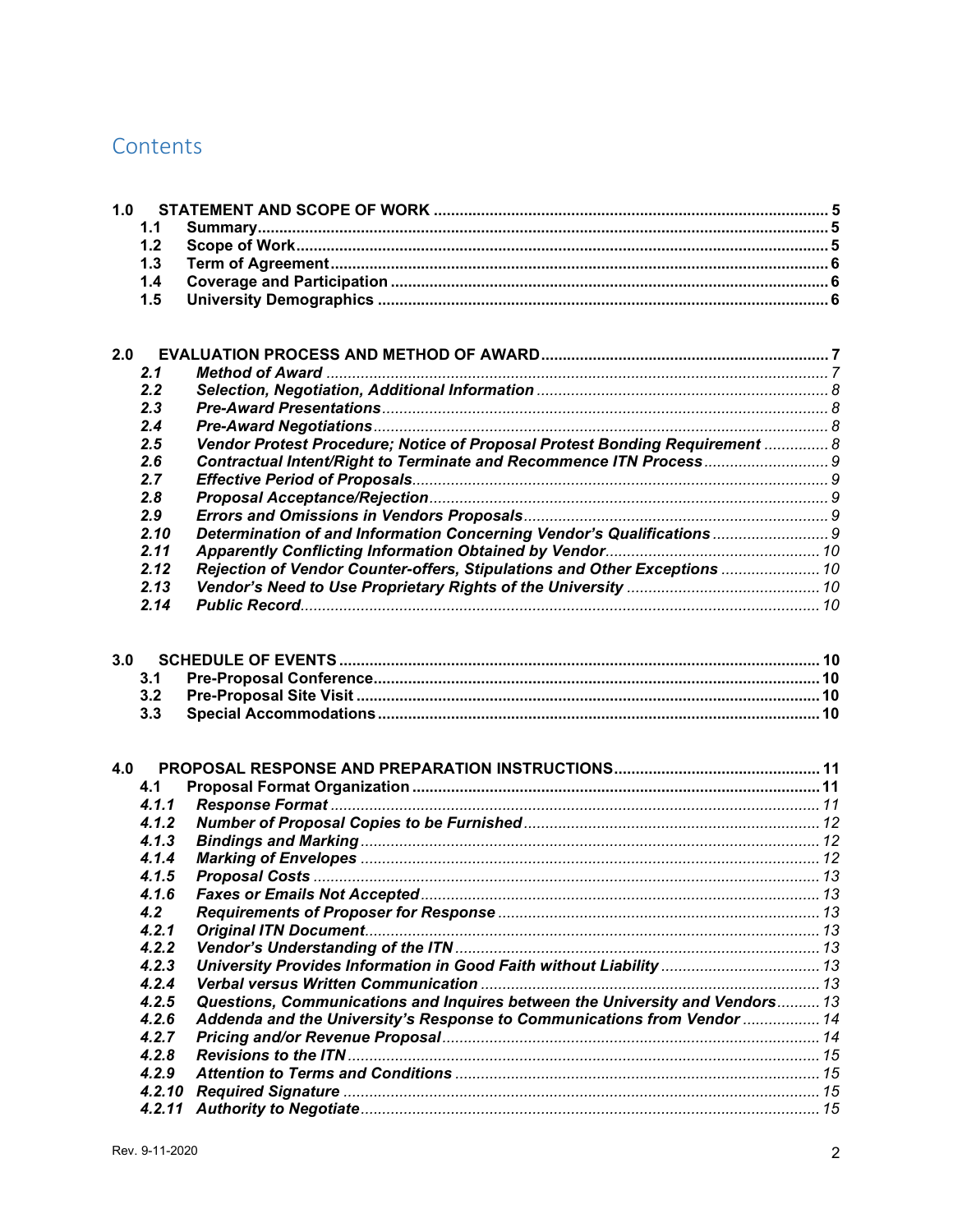| 4.2.13 Improper Business Relationships/Conflict of Interest Prohibited  16        |  |
|-----------------------------------------------------------------------------------|--|
| 4.2.14 Corrections, Changes, and Providing Information on Forms within the ITN 16 |  |
|                                                                                   |  |
|                                                                                   |  |
|                                                                                   |  |
| 4.2.18 University's Right to Use Vendor's Ideas/Proprietary Information  17       |  |
|                                                                                   |  |

| 5.1<br>5.2<br>5.3<br>5.4<br>5.5<br>5.6<br>5.7 |
|-----------------------------------------------|
|                                               |
|                                               |
|                                               |
|                                               |
|                                               |
|                                               |
|                                               |
| 5.8                                           |
| 5.9                                           |
| 5.10                                          |
| 5.11                                          |
| 5.12                                          |
| 5.13                                          |
| 5.14                                          |
| 5.15                                          |
| 5.16                                          |
| 5.17                                          |

| 6.0 |      |  |
|-----|------|--|
|     | 6.1  |  |
|     | 6.2  |  |
|     | 6.3  |  |
|     | 6.4  |  |
|     | 6.5  |  |
|     | 6.6  |  |
|     | 6.7  |  |
|     | 6.8  |  |
|     | 6.9  |  |
|     | 6.10 |  |
|     | 6.11 |  |
|     | 6.12 |  |
|     | 6.13 |  |
|     | 6.14 |  |
|     | 6.15 |  |
|     | 6.16 |  |
|     | 6.17 |  |
|     | 6.18 |  |
|     | 6.19 |  |
|     | 6.20 |  |
|     | 6.21 |  |
|     | 6.22 |  |
|     | 6.23 |  |
|     | 6.24 |  |
|     | 6.25 |  |
|     | 6.26 |  |
|     |      |  |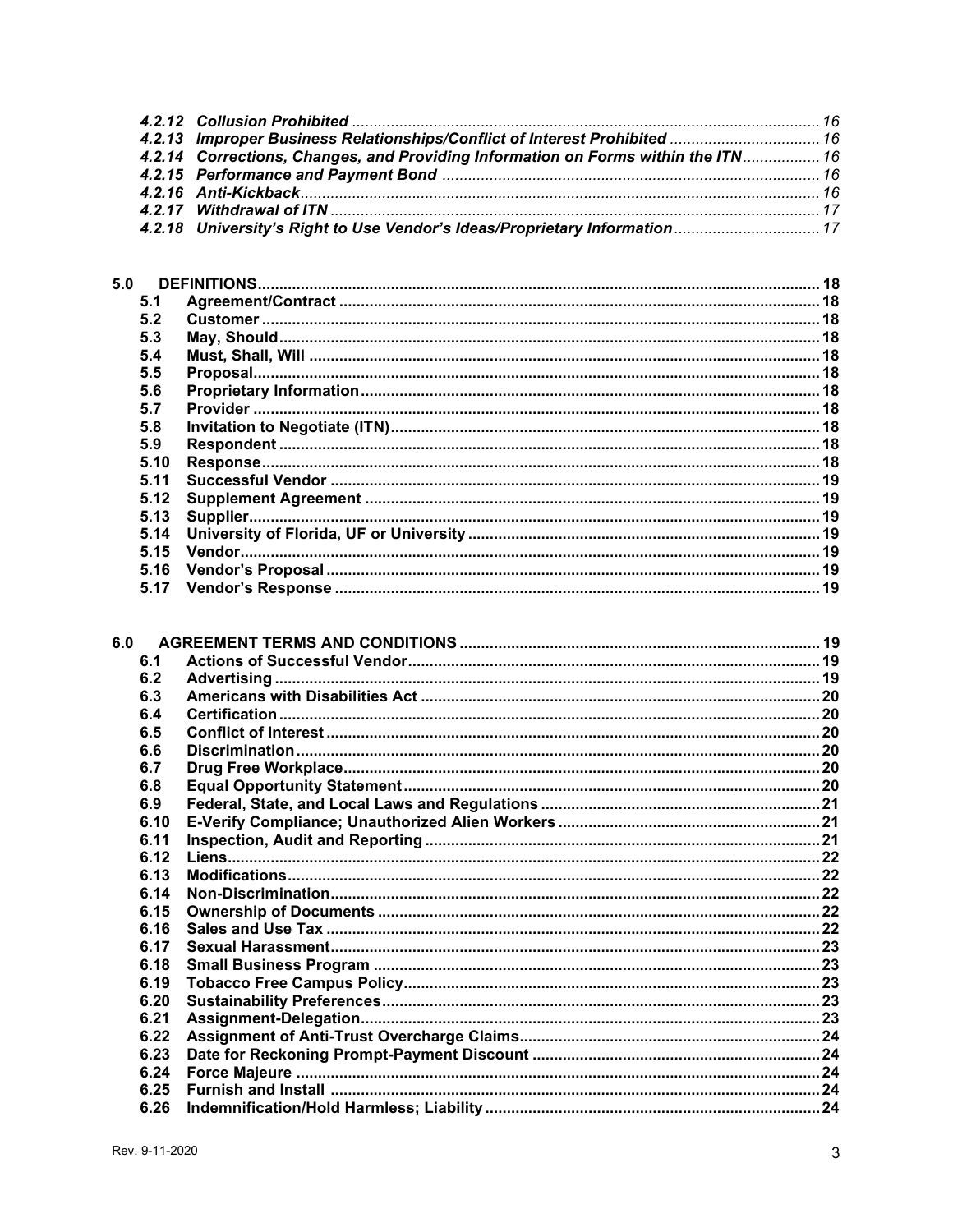| 6.27   |                                                                                |  |
|--------|--------------------------------------------------------------------------------|--|
| 6.28   |                                                                                |  |
| 6.29   |                                                                                |  |
| 6.30   |                                                                                |  |
| 6.31   |                                                                                |  |
| 6.32   |                                                                                |  |
| 6.33   | Notice to Vendors of Asbestos-Containing Materials in University Buildings  26 |  |
| 6.34   |                                                                                |  |
| 6.35   |                                                                                |  |
| 6.36   |                                                                                |  |
| 6.37   |                                                                                |  |
| 6.38   |                                                                                |  |
| 6.39   |                                                                                |  |
| 6.40   |                                                                                |  |
| 6.41   |                                                                                |  |
| 6.42   |                                                                                |  |
| 6.43   |                                                                                |  |
| 6.44   |                                                                                |  |
| 6.45   |                                                                                |  |
| 6.46   |                                                                                |  |
| 6.47   |                                                                                |  |
| 6.48   |                                                                                |  |
| 6.48.1 |                                                                                |  |
|        |                                                                                |  |
| 6.48.3 |                                                                                |  |
| 6.48.4 |                                                                                |  |
| 6.48.5 |                                                                                |  |
| 6.48.6 |                                                                                |  |
| 6.48.7 |                                                                                |  |
| 6.48.8 |                                                                                |  |
| 6.49   |                                                                                |  |
| 6.50   |                                                                                |  |
| 6.51   |                                                                                |  |
| 6.52   |                                                                                |  |
| 6.53   |                                                                                |  |
| 6.54   |                                                                                |  |
| 6.55   |                                                                                |  |
| 6.56   |                                                                                |  |
| 6.57   |                                                                                |  |
| 6.58   |                                                                                |  |
| 6.59   |                                                                                |  |
| 6.60   |                                                                                |  |
| 6.61   |                                                                                |  |
|        | <b>Contract 7.0</b>                                                            |  |
| 7.1    |                                                                                |  |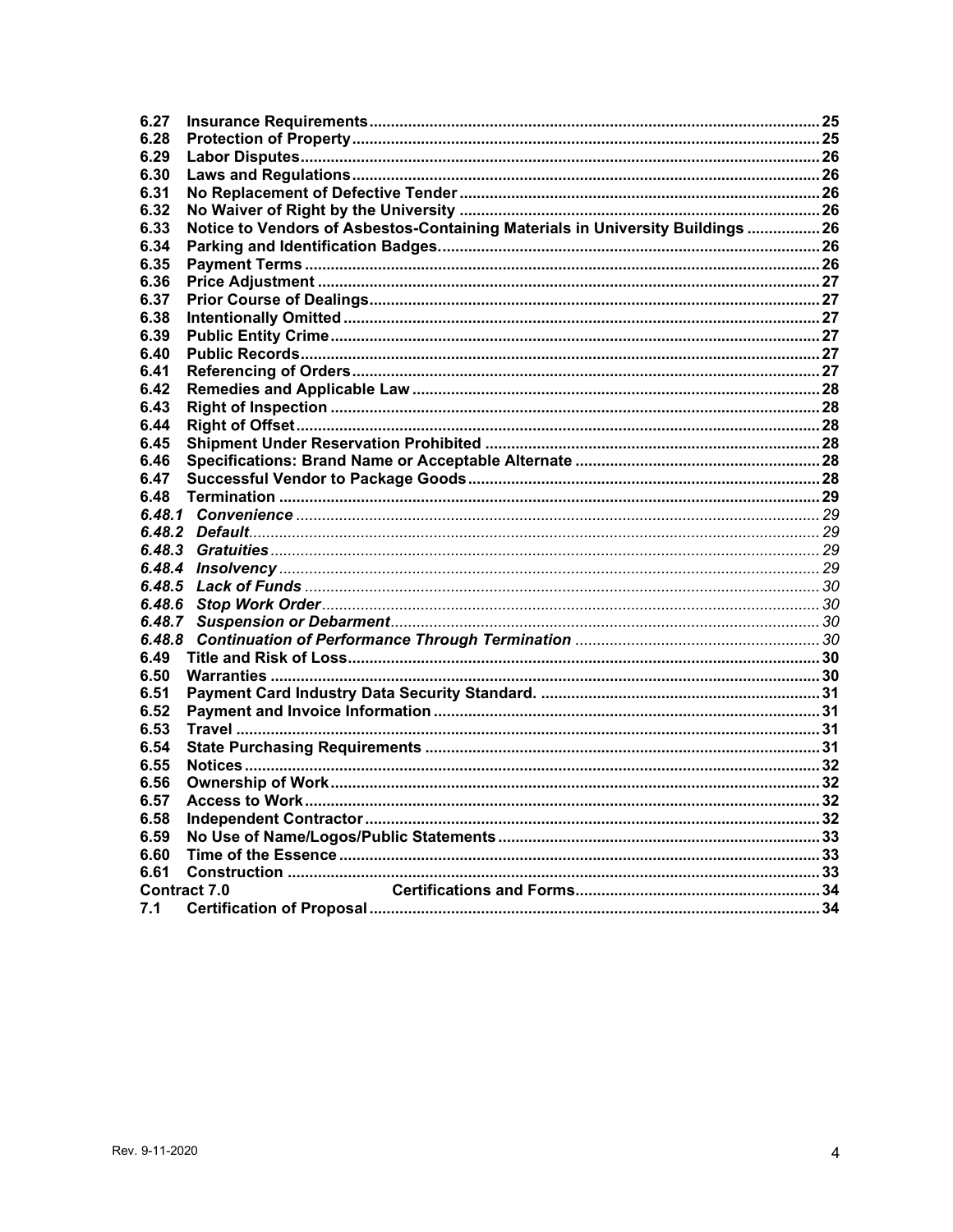#### <span id="page-4-0"></span>**1.0 STATEMENT AND SCOPE OF WORK**

#### <span id="page-4-1"></span>**1.1 Summary**

The University of Florida Environmental Health and Safety Department is seeking proposals from qualified vendors that can provide whole body, collar, waist, fetal and extremity radiation safety services and dosimeters for University of Florida and UF Health personnel who work with radiation machines and are exposed to radioactive materials. Vendor must be able to provide real time monitoring and reporting to the University on a regular basis. The vendor must have and maintain a National Voluntary Laboratory Accreditation Program (NVLAP) accreditation. NVLAP accreditation is a requirement of the Nuclear Regulatory Commission and the State of Florida Department of Health.

#### <span id="page-4-2"></span>**1.2 Scope of Work**

#### **Dosimeters:**

- Provide 5,000+ dosimeters annually (3,600 whole body, 800 collar, 200 waist, 60 fetal 400 and extremity) in a timely manner in both monthly and quarterly shipments. Extremity dosimeters must be provided in no less than three (3) sizes (small, medium and large).
- Dosimeters must be supplied seven (7) days prior to beginning of wear period to allow time for distribution. For example, if the wear period is monthly, then dosimeters are required to be supplied seven (7) days prior to the first of the month.
- Dosimeters used to detect photons (x and gamma) must be capable of detecting/reporting doses as low as one (1) millirem.
- The vendor must have the capabilities of monitoring photon (x and gamma), beta and neutron radiation.
- Dosimeters used to detect beta radiation must be capable of detecting/reporting doses as low as ten (10) millirem.
- Dosimeters used to detect neutrons must be capable of detecting/reporting doses as low as one (1) millirem.
- If there is an unusual reading on a dosimeter the vendor must be able to complete a geometric analysis of the exposure to differentiate a single large exposure from several smaller ones.
- Dosimeters must have permanent waterproof ID labels that cannot be smeared or removed.
- Controls must be provided for all types of dosimeters and at least two controls must be provided with each major shipment. A major shipment would be monthly and/or quarterly shipments for large series codes.
- Supply dosimeters for additions to the program within five (5) days from date of notification by UF, if indicated by Radiation Safety Office. If badges are not required within five (5) days they are to be sent with the next regular shipment. Vendor's program must have capability of indicating date badge. UF needs to be able to request the badge by a certain date.

#### **Service/Reporting:**

- The vendor must have a web-based program UF Personnel can easily access, pull information from and input information into. The program must be flexible in order to make changes to monitoring periods (i.e., residents have monthly rotations that fall outside the norm). UF must have the ability to add, delete, reactivate, assign spare badges (by individual's name), pull fetal dosimetry reports and modify As Low As Reasonably Achievable (ALARA) exposure investigational limits.
- Vendor must provide a separate fetal dosimetry monitoring program which includes cumulative total of exposures from year to year.
- Vendor must provide reports to UF indicating current Deep Dose Equivalent (DDE), Eye Dose Equivalent (LDE) and Shallow Dose Equivalent (SDE) for the monitoring period plus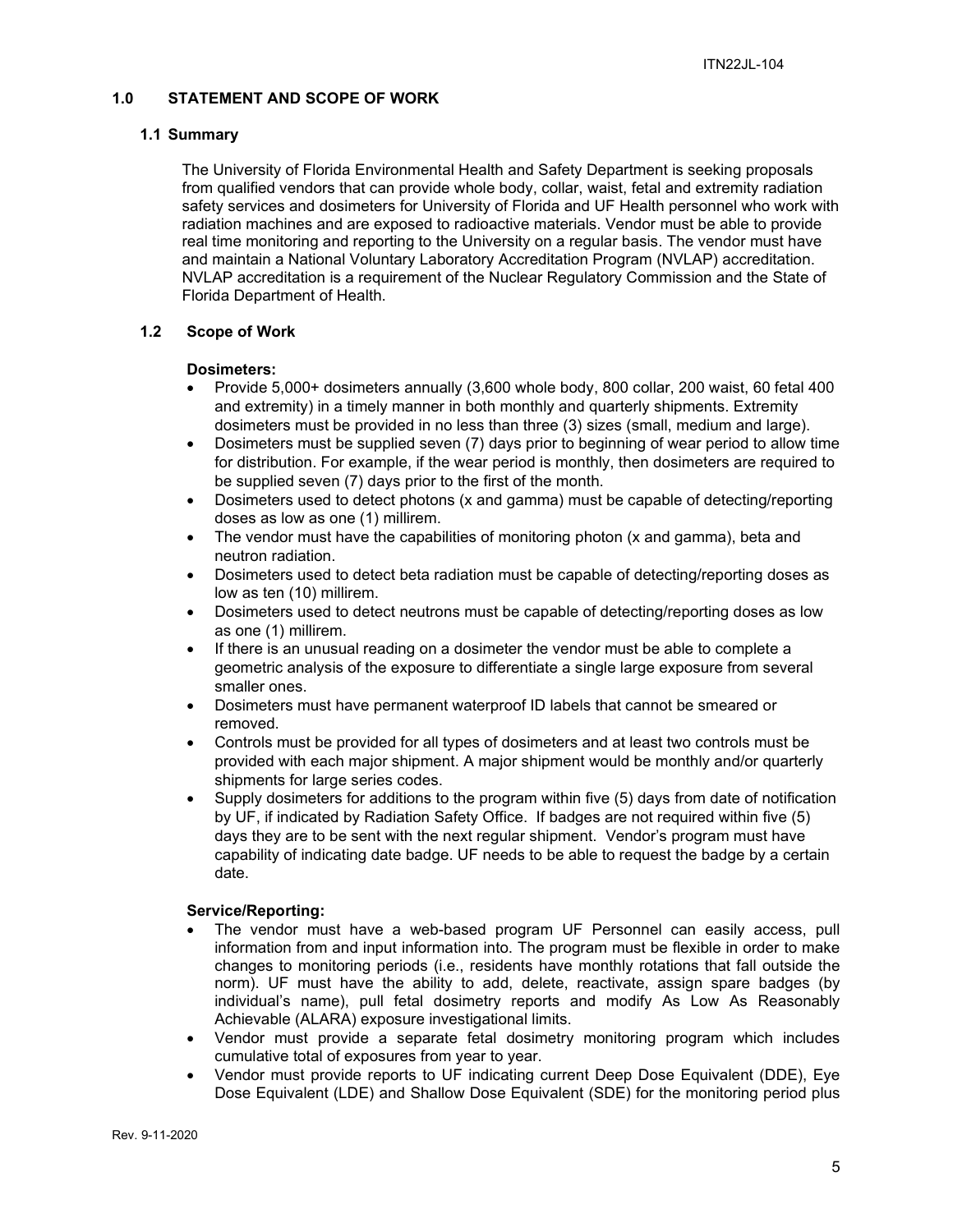total dose (DDE, LDE, SDE) for the current year and the participant's lifetime dose (DDE, LDE, SDE) once dosimeters have been read.

- Vendor must have capability of immediate (within 24 hours of discovery) ALARA notification and memos for high exposures for any dosimeter exceeding specified ALARA Trigger limits.
- ALARA report summaries will be provided on a quarterly basis with an additional annual ALARA review summary (NRC Form 5) for all monitored individuals.
- Termination and Annual reports must be made on NRC form 4- Cumulative Occupational Dose History or 5 Occupational Dose Record for a Monitoring Period or equivalent. Termination report summaries of personnel radiation exposures are to be supplied within ten (10) days of receipt of last badge after termination of employee.
- Vendor must be able to provide absent badge reports for each wear period within twentyfour (24) hours of receipt of dosimeters.
- Exposure reports must be supplied within ten (10) days of receipt of dosimeters. Two (2) copies are to be supplied; one with DOBs and one without DOBs.
- Vendor must have capability to provide summing of exposures across all facilities for which an individual is badged by the vendor. A monthly report must be provided listing individuals who are seen to have activity in other accounts during the reporting year.
- Vendor must be able to provide exposure reports electronically.
- Participant dose history must be maintained in a manner that is easily retrievable by UF.

#### <span id="page-5-0"></span>**1.3 Term of Agreement**

The term of this Agreement will be for an initial period of two (2) years, from date of awarded contract, with an option to renew based on satisfactory performance and the written approval of both parties for up to two (2) additional two (2) year periods.

#### <span id="page-5-1"></span>**1.4 Coverage and Participation**

The intended coverage of this ITN and any Agreement resulting from this solicitation shall be for the use of all Departments at the University of Florida. With the consent and agreement of the Successful Vendor, the other state universities, community colleges, district school boards, other educational institutions, and other governmental agencies, may assess and access an Agreement resulting from this solicitation issued and administered by the University of Florida.

The University reserves the right to add and/or delete elements, or to change any element of the coverage and participation at any time without prior notification and without any liability of any kind or amount.

#### <span id="page-5-2"></span>**1.5 University Demographics**

The University of Florida is a major public land-grant research university. The state's oldest, largest, and most comprehensive university, the University of Florida is among the nation's most academically diverse public universities. The University has a long history of established programs in international education, research, and service. It is one of only 17 public land-grant universities nationwide and the only university in Florida belonging to the Association of American Universities. With more than 50,000 students, the University of Florida is now one of the five largest universities in the nation.

The University of Florida has a 2,000-acre campus and more than 900 buildings (including 170 with classrooms and laboratories). The northeast corner of campus is listed as a historic district on the National Register of Historic Places.

UF has a long history of established programs in international education, research and service. It is one of only 17 public, land-grant universities that belong to the Association of American Universities, the higher-education organization comprising the top 62 public and private institutions in North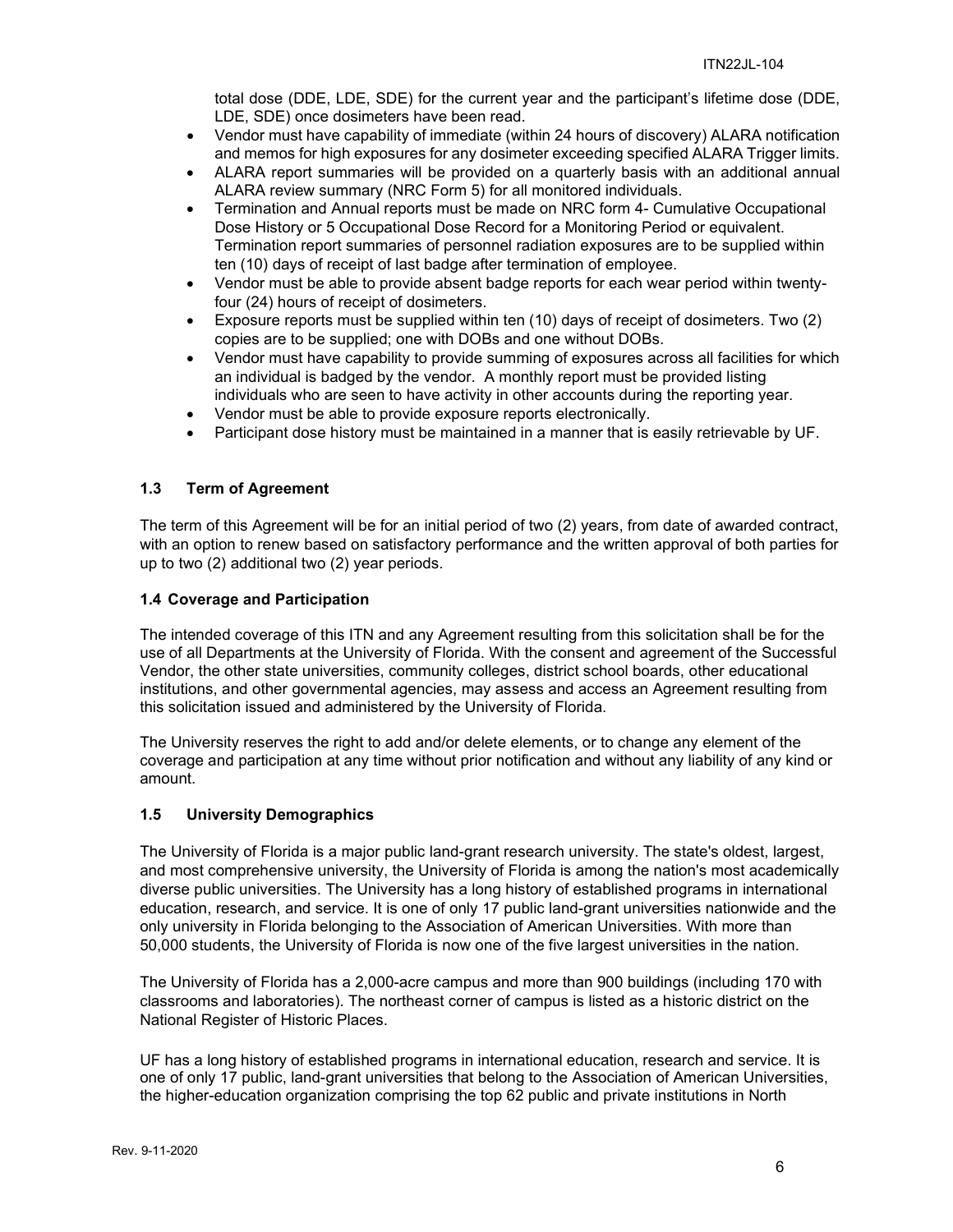America. UF is consistently ranked among the nation's top universities: No. 7 in U.S. News & World Report's "Top Public Schools" (2020); No. 2 in Kiplinger's "Best Values in Public Colleges" (2017); and No. 3 on the Forbes list of best value public universities (2019). Additionally, UF ranked No. 6 in the New York Times list of universities that do the most to help low-income students (2015) and No. 3 in the Milken Institute's ranking of Best Universities for Technology Transfer.

As the state's oldest and most comprehensive university, tracing its beginnings to a small seminary in 1853, UF is now among the nation's most academically diverse public universities. with an enrollment of 54,000 students annually. UF is home to 16 colleges and more than 170 research centers and institutes and offers nearly 300 graduate degree programs. Only five other universities nationwide have as many programs of study on one campus as the University of Florida.

Several qualities distinguish UF among today's leading public research universities.

The first is its highly comprehensive breadth on a single campus, facilitating interdisciplinary collaboration among, for example, faculty within the adjacent colleges of journalism, engineering, and medicine. The second is its unwavering support from the state of Florida, which has endorsed UF's drive to become one of the nation's very best public research universities – supporting those efforts since 2013 with hundreds of millions of dollars in additional funding to grow its faculty ranks. UF's third exceptional quality is its dynamism. Like the state of Florida, now the nation's third- largest and among its fastest-growing, UF is undergoing rapid transformation as it pursues its overarching aspiration "to be a premier university that the state, nation and world look to for leadership."

The Radiation Safety and Radiological Services Department in Environmental Health and Safety is dedicated to facilitating research at UF through a comprehensive radiation safety program which promotes the health and safety of students, staff, and visitors. The Radiation Safety Office assists the University community by providing consultations, evaluations, and inspections which reduce or eliminate conditions which may lead to injury or loss of University resources. The mission at EH&S is to minimize injury and illness to faculty, staff, students and visitors and to minimize damage to University property. Inherent in this mission is the charge to provide a safe and healthy environment in which the University's activities can be pursued.

For any additional information about the University of Florida, please visit the University's web page at: [www.ufl.edu.](http://www.ufl.edu/)

#### <span id="page-6-0"></span>**2.0 EVALUATION PROCESS AND METHOD OF AWARD**

#### <span id="page-6-1"></span>**2.1 Method of Award**

The evaluation of each response to this ITN will be based on its overall competence, compliance, format, and organization. The Award shall be made to the responsive and responsible vendor whose proposal is determined to be the most advantageous to the University of Florida, taking into consideration the following evaluation criteria listed below. Pricing may be a criterion. However, the University is under no obligation whatsoever to select as most responsive the proposal that demonstrates the lowest pricing.

The contract will consist of the University's ITN, the proposal with any and all revisions, award letter, purchase order, and the signed agreement between the parties, as stated in that agreement.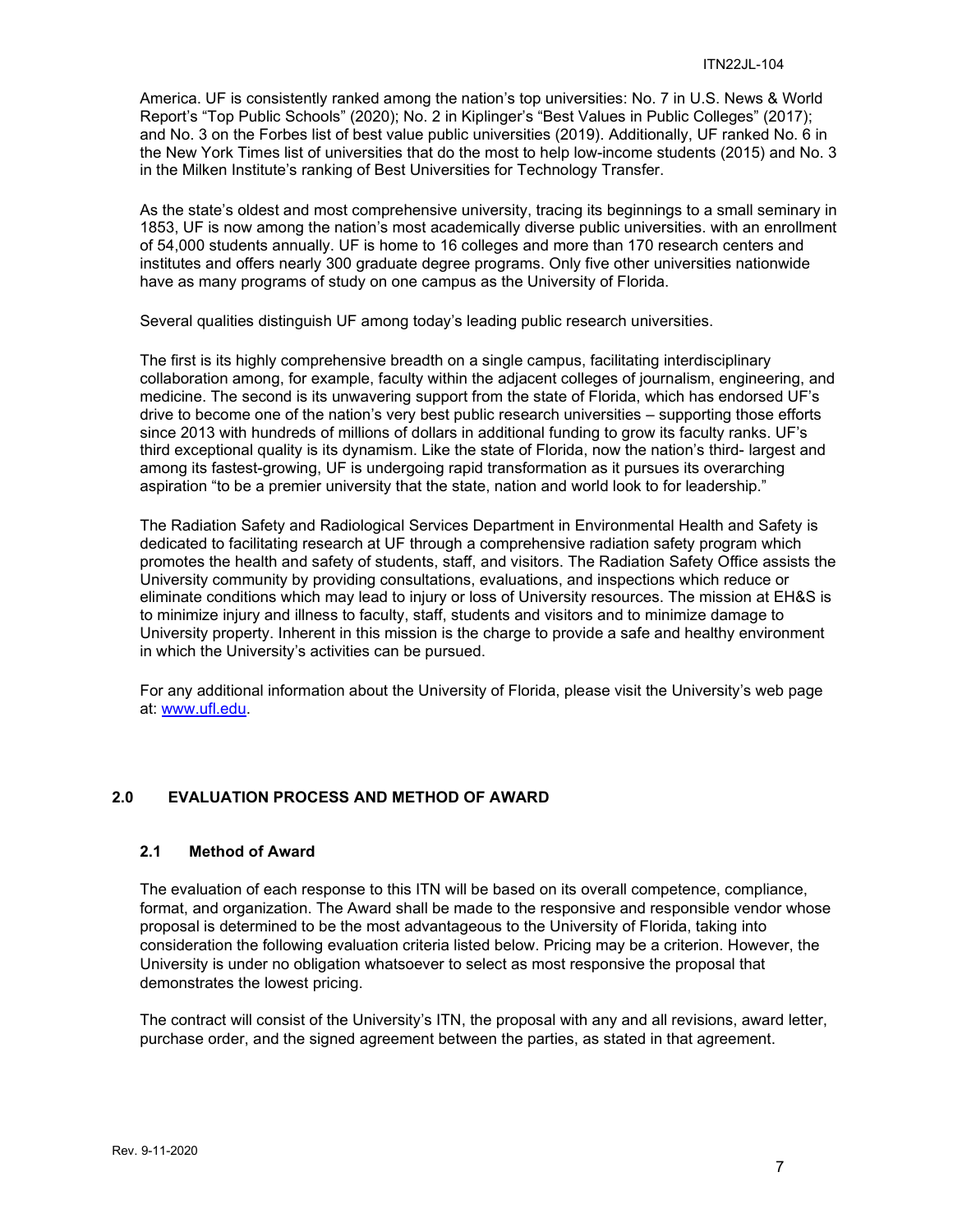Vendors whose proposals are not accepted will be notified after a final selection has been made by public posting of the selected proposer(s). This public posting functions as the rejection of all other proposals. This posting will be made to https://procurement.ufl.edu/vendors/schedule-of-bids/

#### **Evaluation Criteria**

Vendor proposals will be evaluated based upon how well each Vendor's plans meet the University's needs. Specific consideration will be given to the following responses in no particular order or weighting:

Technical Proposal Pricing Proposal Record of past performance/customer references Reporting Options Additional "value added" services, i.e., services proposed by the vendor in addition to the services required by the university that will enhance the process and/or the final outcome(s). Acceptance of UF Terms and Conditions

#### <span id="page-7-0"></span>**2.2 Selection, Negotiation, Additional Information**

Although the University reserves the right to negotiate with any vendor or vendors to arrive at its final decision and/or to request additional information or clarification on any matter included in the proposal, it also reserves the right to select the most responsive vendor or vendors without further discussion, negotiation, or prior notice. The University may presume that *any proposal is a best-andfinal offer.*

The University also reserves the right to award to the next highest evaluated, responsive and responsible bidder for any and all groups, subgroups, or items in the event of vendor default, nonperformance, non-compliance or similar issues affecting the University's ability to obtain services at any time throughout the contract period.

#### <span id="page-7-1"></span>**2.3 Pre-Award Presentations**

The University reserves the right to require presentation from any and all vendors, in which they may be asked to provide or they may provide information in addition to that provided in their proposals.

#### <span id="page-7-2"></span>**2.4 Pre-Award Negotiations**

The University reserves the right to negotiate prior to award with vendors for purpose of addressing the matters set forth in the following list, which may not be exhaustive.

- Resolving minor difference and typographical errors
- Terms and conditions
- Clarifying necessary details and responsibilities
- Emphasizing important issues and points
- Receiving assurances from vendors
- Obtaining the lowest and best pricing and/or revenue agreement

#### <span id="page-7-3"></span>**2.5 Vendor Protest Procedure; Notice of Proposal Protest Bonding Requirement**

Any vendor protest to a University decision or intended decision with regard to this ITN is subject to Florida Board of Governors' (BOG) Regulations 18.002 and 18.003. Any vendor who files an action protesting a decision or intended decision shall post at the time of the filing the formal written protest, a bond, payable to the University of Florida, in an amount equal to the lessor of 10% of the estimated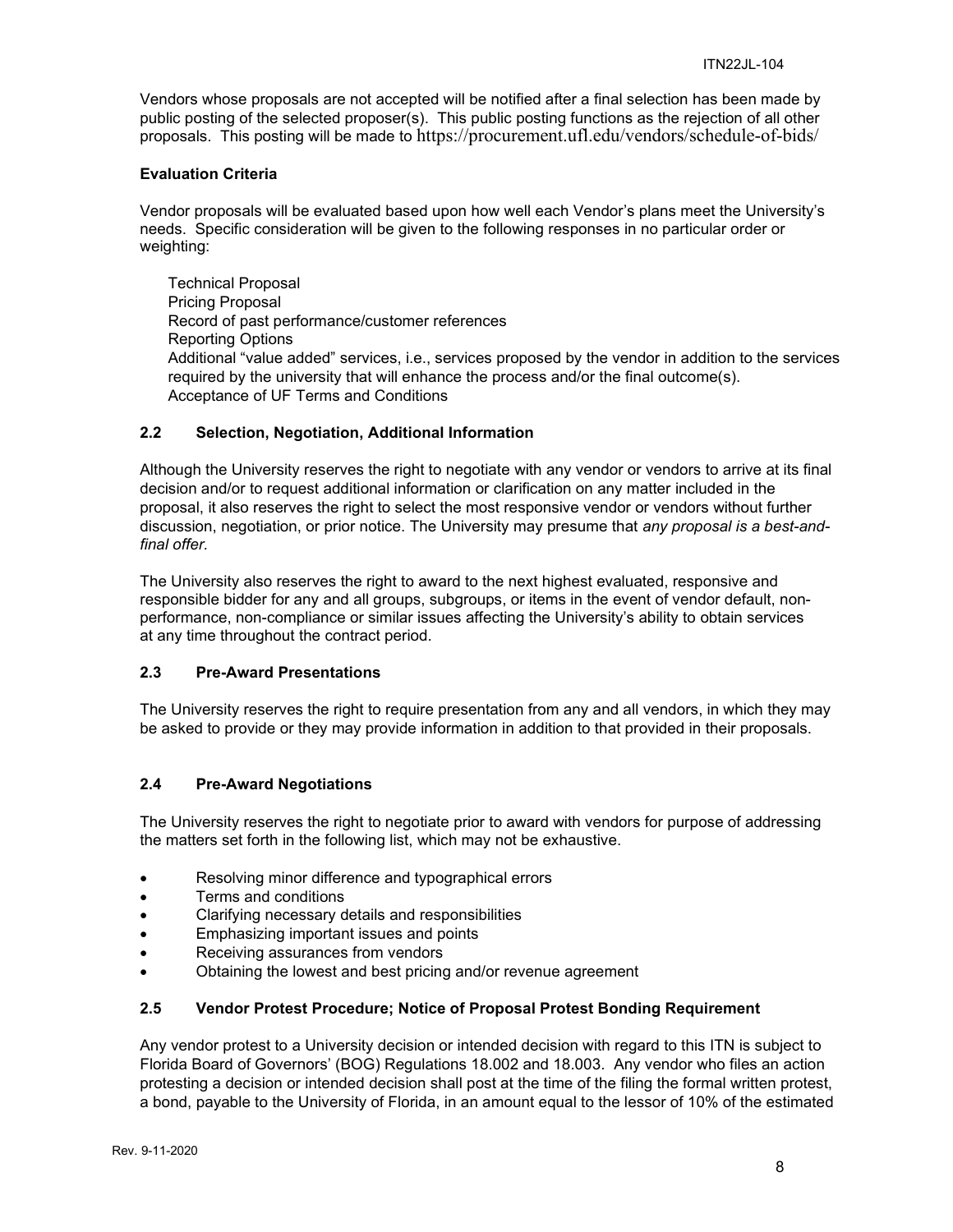value of the protestor's proposal or 10% of the University's estimated expenditure during the contract term:, or \$10,000. The bond shall be conditioned upon the payment of all costs which may be adjudged against the vendor. In lieu of a bond, the University will accept a cashier's check or money order in the amount of the bond.

#### <span id="page-8-0"></span>**2.6 Contractual Intent/Right to Terminate and Recommence ITN Process**

The University intends to contract with one or more vendors whose proposal(s) are considered to be in the best interests of the University. However, the University may terminate this ITN process at any time up to notice of award, without prior notice, and without liability of any kind or amount. Further, the University reserves the right to commence one or more subsequent ITN processes seeking the same or similar products or services covered hereunder. In the event of cancellation or termination, the University reserves the right to award the contract to another Offeror, cancel in its entirety, or to request new proposals, whichever is in the best interest of University of Florida.

#### <span id="page-8-1"></span>**2.7 Effective Period of Proposals**

Under this ITN, the University shall hold that vendors' responses to this ITN shall remain in effect for a period of ninety (90) days following the closing date, in order to allow time for evaluation, approval, and award of the contract. Any vendor who does not agree to this condition shall specifically communicate in its proposal such disagreement to the University, along with any proposed alternatives. This University may accept or reject such proposed alternatives without further notification or explanation.

#### <span id="page-8-2"></span>**2.8 Proposal Acceptance/Rejection**

The University reserves the right to reject any or all proposals. Such rejection may be without prior notice and shall be without any liability of any kind or amount to the University. The University shall not accept any proposal that the University deems not to be in its best interests. The University shall reject proposals submitted after the closing date and time. Should there be a force majeure event that prevents a vendor's proposal from arriving on time, the University may accept the proposal at its discretion. If a vendor's proposal is likely to be affected by such an event, UF requests the vendor notify Jennifer Leckerling at [jenniferkerns@ufl.edu](mailto:jenniferkerns@ufl.edu) prior to the closing date and time.

#### <span id="page-8-3"></span>**2.9 Errors and Omissions in Vendors Proposals**

The University may accept or reject any vendor's proposal, in part or in its entirety, if such proposal contains errors, omissions, or other problematic information. The University may decide upon the materiality of such errors, omissions, or other problematic information.

#### <span id="page-8-4"></span>**2.10 Determination of and Information Concerning Vendor's Qualifications**

The University reserves the right to determine whether a vendor has the ability, capacity, and resources necessary to perform in full any contract resulting from this ITN. The University may request from vendors information it deems necessary to evaluate such vendors' qualifications and capacities to deliver the products and/or services sought hereunder. The University may reject any vendor's proposal for which such information has been requested but which the vendor has not provided. Such information may include but is not limited to:

- Financial resources
- Personnel resources
- Physical resources
- Internal financial, operating, quality assurance, and other similar controls and policies
- Resumes of key executives, officers, and other personnel pertinent to the requirements of the ITN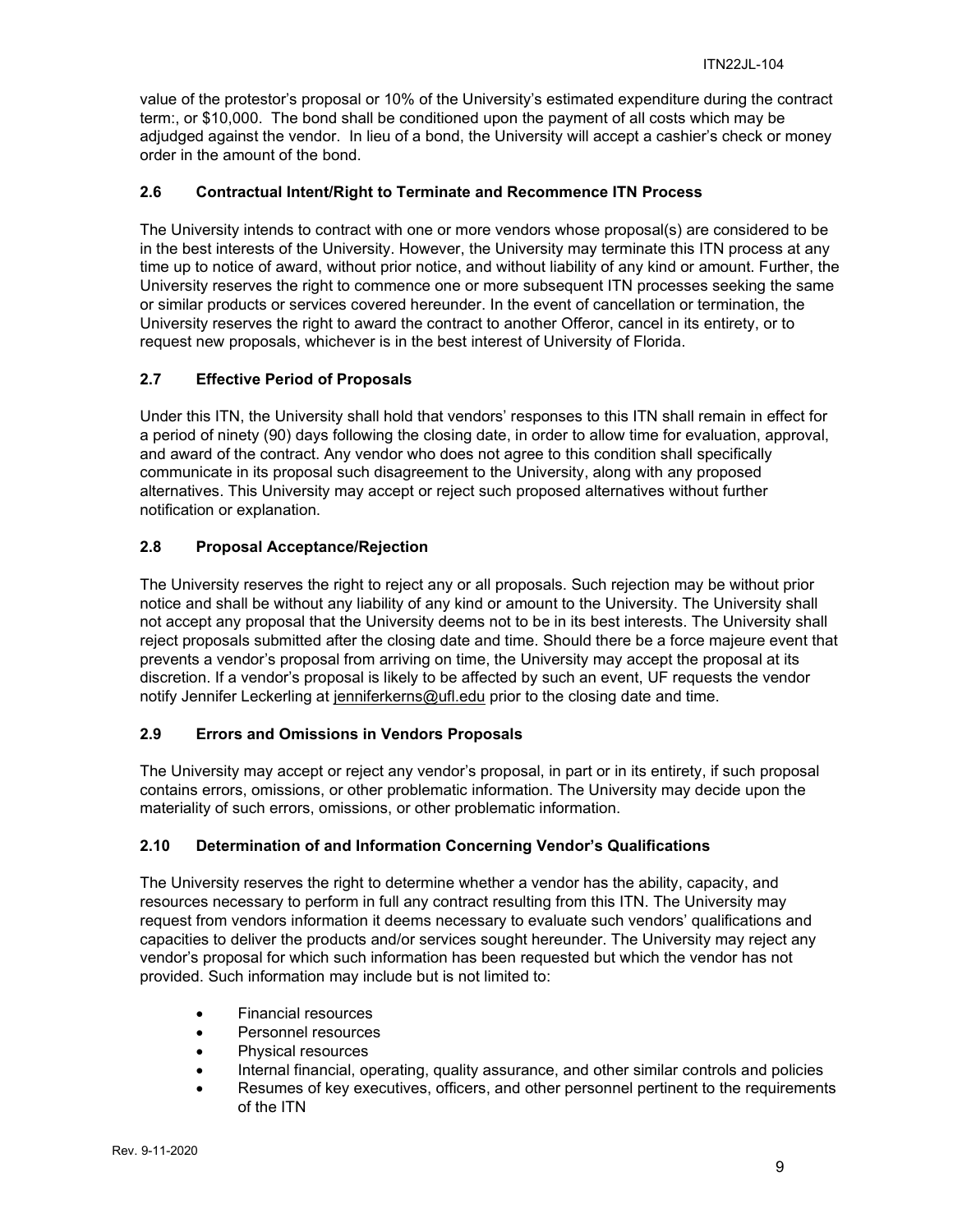- Customer references
- Disclosures of complaints or pending actions, legal or otherwise, against the vendor
- The University reserves the right to check references with current customers as provided by the vendor and with any customers the University identifies

#### <span id="page-9-0"></span>**2.11 Apparently Conflicting Information Obtained by Vendor**

The University is under no obligation whatsoever to honor or observe any information that may apparently conflict with any provision herein, regardless of whether such information is obtained from any office, agent, or employee of the University. Such information shall not affect the vendor's risks or obligations under a contract resulting from this ITN.

#### <span id="page-9-1"></span>**2.12 Rejection of Vendor Counter-offers, Stipulations and Other Exceptions**

Any vendor exception, stipulation, counter-offer, requirement, and/or other alternative term or condition shall be considered rejected unless specifically accepted in writing by the University and thereafter incorporated into any contract resulting from this ITN.

#### <span id="page-9-2"></span>**2.13 Vendor's Need to Use Proprietary Rights of the University**

All information proprietary to the University and disclosed by the University to any vendor shall be held in confidence by the vendor and shall be used only for purposes of the vendor's performance under any contract resulting from this ITN.

#### <span id="page-9-3"></span>**2.14 Public Record**

On the earlier of (i) the time the University provides notice of a decision or intended decision, or (ii) 30 days after the final competitive sealed proposals are all opened, whichever occurs earlier, vendor proposals may be disclosed as public record.

#### <span id="page-9-4"></span>**3.0 SCHEDULE OF EVENTS**

The following is the tentative schedule that will apply to this ITN, but may change in accordance with the University's needs.

| 6/29/2021            | Issuance of ITN                          |
|----------------------|------------------------------------------|
| 7/16/2021-5:00 PM ET | <b>Technical Questions/Inquiries Due</b> |
| 7/23/2021            | Reponses to Inquires sent out            |
| 8/5/2021-3:00 PM ET  | ITN Closes/Opening of Proposals          |

UF's goal is that services would commence September 2021

#### <span id="page-9-5"></span>**3.1 Pre-Proposal Conference**

No pre-proposal conference has been scheduled for this solicitation.

#### <span id="page-9-6"></span>**3.2 Pre-Proposal Site Visit**

No pre-proposal site visit has been scheduled for this solicitation.

The Procurement Staff many choose to call for pre-proposal conference(s) if, in the sole judgment of the Procurement Staff, there is a need for such conference(s) in order to promote competition.

#### <span id="page-9-7"></span>**3.3 Special Accommodations**

If special accommodations are needed in order to attend a proposal opening, contact Jennifer Leckerling at [jenniferkerns@ufl.edu](mailto:jenniferkerns@ufl.edu) three (3) business days prior to the proposal opening.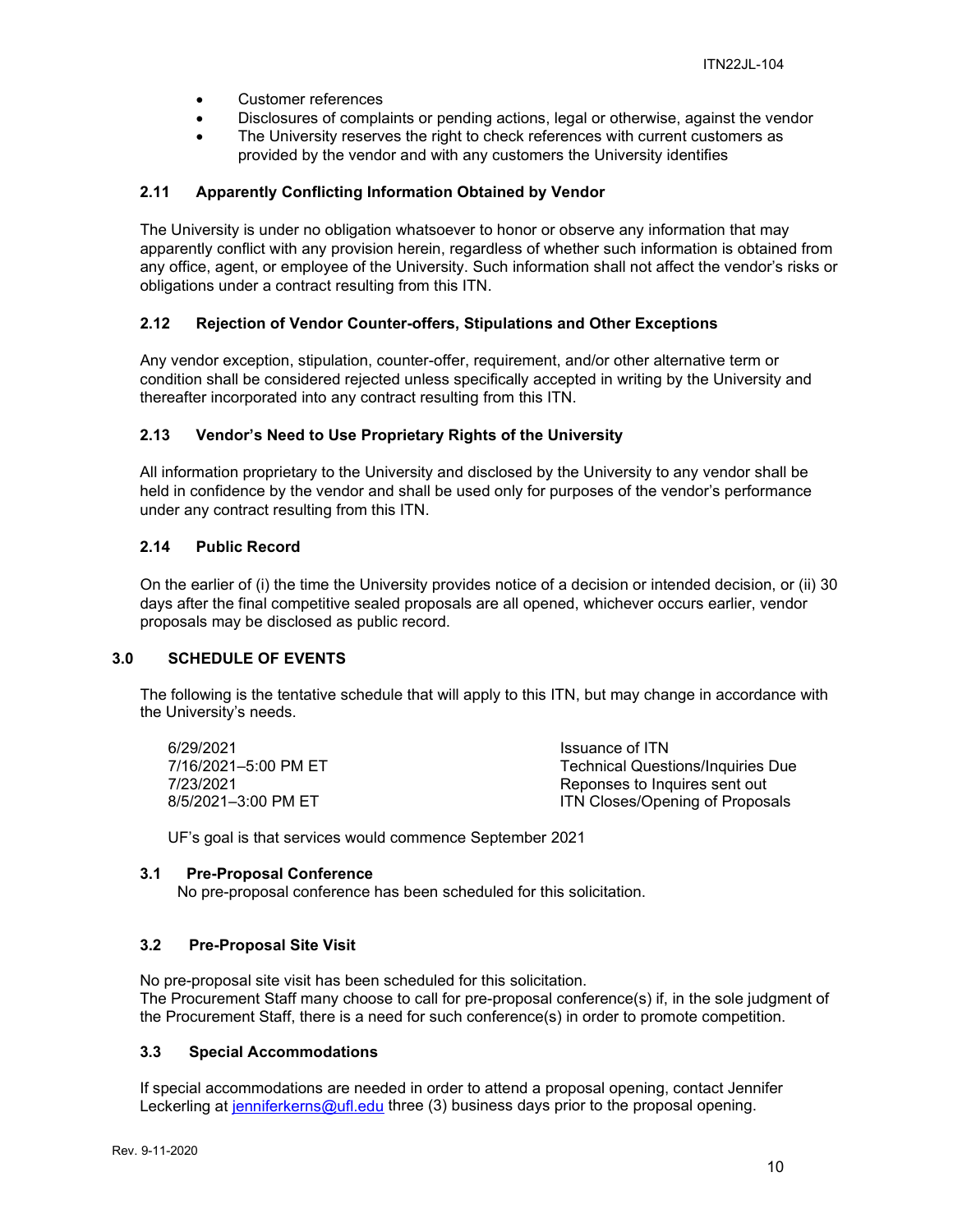#### <span id="page-10-0"></span>**4.0 PROPOSAL RESPONSE AND PREPARATION INSTRUCTIONS**

Proposals must be delivered sealed and addressed to: University of Florida Procurement Services 971 Elmore Drive Gainesville, FL 32611-5250 ITN22JL-104

on or prior to **8/5/2021 3:00 PM**.

#### **The above address is a valid campus address for any courier service.**

It is the vendor's responsibility to assure that the proposal is delivered at the proper time and place of the proposal opening. The University shall not accept proposals received by facsimile or email. The University shall, at the specified closing date and time, open all proposals that are otherwise in order. The University will allow interested parties to attend such opening for purposes of identifying which vendors have responded. The University will make no immediate decision at such time, and there will be no disclosure of any information contained in any proposal until the earlier of (i) the time University provides notice of a decision or intended decision, or (ii) 30 days after the final competitive sealed proposals are all opened, whichever occurs earlier, at which time the vendor proposals become public record. When multiple solicitations have been scheduled to open at the same date and time, the University will open solicitations that have interested individuals present in sequential order by solicitation number. The University will hold unopened any proposals received after the closing date and time, and will not consider such proposals. The University reserves the right to retain or dispose of such proposals at its discretion; however, the University may return such proposals to their related vendors, but only at such vendor's request and at no cost or expense whatsoever to the University.

If only one proposal is received, Procurement may delay the opening in order to determine why other vendors did not respond and to encourage other vendors to respond.

#### <span id="page-10-1"></span>**4.1 Proposal Format Organization**

Original proposal and all copies must be on 8-½ x11 text weight paper, double-sided, using binding tabs that will facilitate the distribution and evaluation of the proposals. Proposals should be printed when possible on paper containing a high level of post-consumer recycle content. Proposals should conform to the tabbed format below as well as the requirements of sections 4.1.2, 4.1.3 and 4.1.4.

#### <span id="page-10-2"></span>**4.1.1 Response Format**

- Submit one (1) copy on PC compatible media (CD/DVD or USB flash drive), preferably in Word® and/or Excel®. The original hardcopy response must contain the original signature of the authorized person signing the proposal.
- The outer carton of the response must display clearly and conspicuously the following identifying information, The ITN number, name and due date and is sealed; submit one (1) original and three (3) copies of the vendor's proposal in hard copy form.
- The offer's response must include the information and required submittals described, tabbed and numbered as shown below, with all information appearing in the Tab in which it was requested.
- Questions and requests for information may not be rearranged, regrouped, or divided in any way.
- All information and required submittals requested MUST BE in both hardcopy and electronic and included in your written response.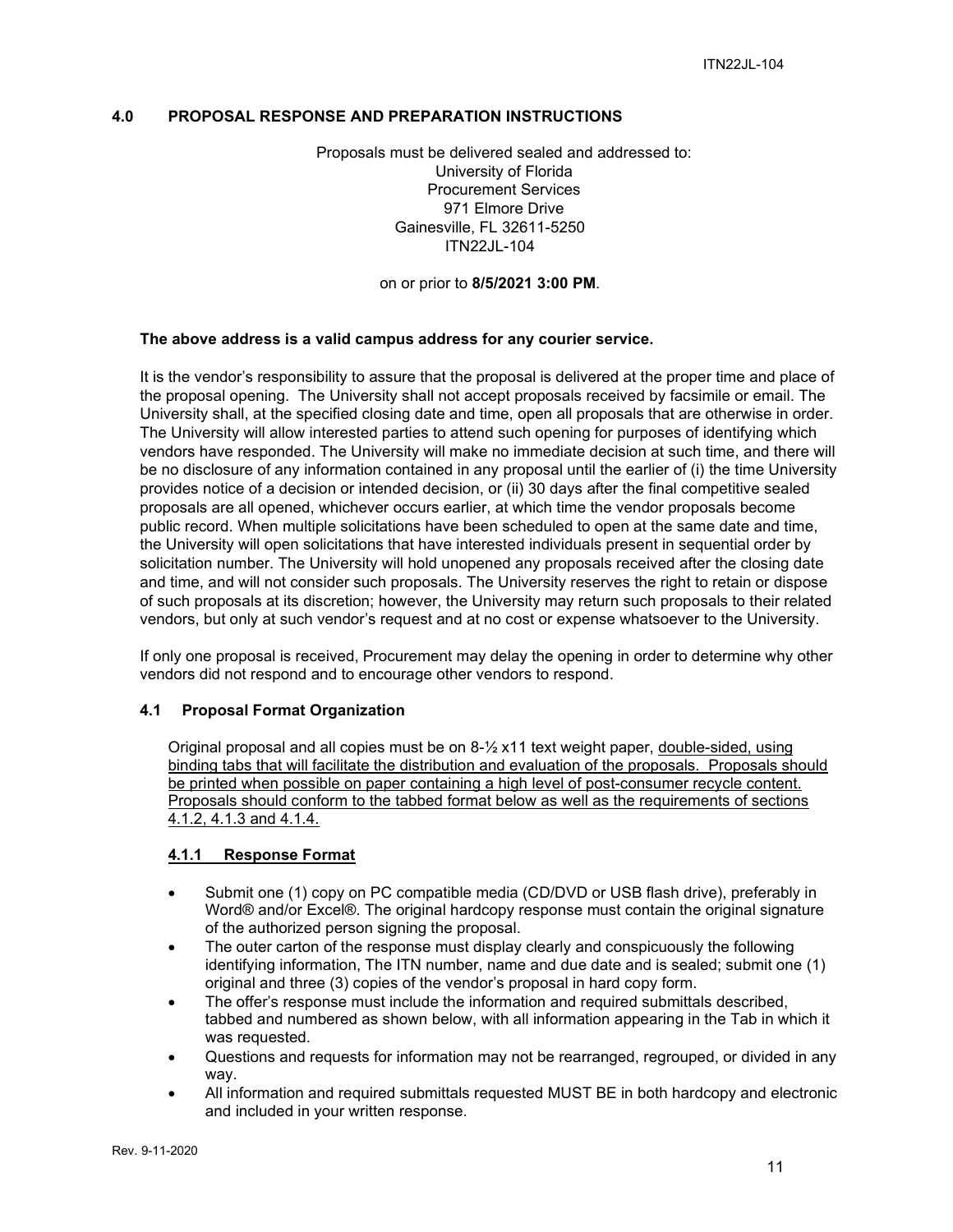#### *Failure to adhere to this condition may cause your response to be rejected without further evaluation.*

- Information submitted that is not requested by the University may be considered to be supplemental, not subject to evaluation by the committee members.
- If there is any information or required submittals which due to size or binding cannot be incorporated following the proper tab, the vendor must provide information following the numbered tab, telling the evaluator where the information can be found in the response.
- Tabular / Paginated Format:
	- o **Tab 1**: Completed and signed Certification of Proposal form, and/or signed and completed acknowledgement forms for any addenda issued. Contact name(s) and title(s) of the individual(s) responsible for the company's proposal and negotiation during this ITN process. Please include the Organizational chart beginning with your account management team through CEO of your company
	- o **Tab 2**: A one to two page executive summary of the vendor's proposal, including brief descriptions of the company's expertise procuring a contract the size and scope described in the ITN, and how the vendor plans to address the University's requirements.
	- o **Tab 3**: A listing of the company projects/customers similar in size and scope to the services described in the ITN, both current and past customers. This list must include the name, address, telephone, and email address of the client contract administrator. If applicable, please list examples of services rendered in the State of Florida.
	- o **Tab 4**: Provide price per dosimeter (whole body, collar, waist, fetal and extremity) and any fees associated with the reporting or monitoring of the badges. Include emergency processing service fees and lost or late returned badge fees (if applicable) and describe any financial considerations and flexibility of the vendor. Please complete **Attachment A**, Price Sheet and include as part of the tab.
	- o **Tab 5**: Provide in-depth reporting options that cover the requirements listed in 1.2 Scope of Work and/or additional details regarding vendor's reporting capabilities.
	- o **Tab 6**: Please describe the process of producing "best value" or additional "value added" services for University. i.e, services proposed by the vendor in addition to the services required by the University that will enhance the process and/or the final outcome.
	- **Tab 7:** Provide an itemized list of concerns with University terms and conditions and, where appropriate, suggest preferred alternate language. UF will not negotiate terms not identified at the time of submittal.

#### <span id="page-11-0"></span>**4.1.2 Number of Proposal Copies to be Furnished**

Submit one (1) hardcopy original of the initial response and one copy on PC compatible media (CD/DVD or USB flash drive), preferably in Word® and/or Excel®, along with three (3) hardcopies each marked "Copy".

#### <span id="page-11-1"></span>**4.1.3 Bindings and Marking**

Vendors shall ensure that the original and each copy are individually bound. When submitting more than one (1) proposal, vendors shall ensure that units are clearly marked; for example, as "Original of Proposal One", "Copy One of Proposal One", "Original of Proposal Two", "Copy One of Proposal Two", and so on.

This Contract shall inure to the benefit of, and shall be binding upon, the parties hereto and their respective permitted successors and assigns.

#### <span id="page-11-2"></span>**4.1.4 Marking of Envelopes**

Vendors shall ensure that the outer carton of the response must display clearly and conspicuously the following identifying information: ITN #: ITN22JL-104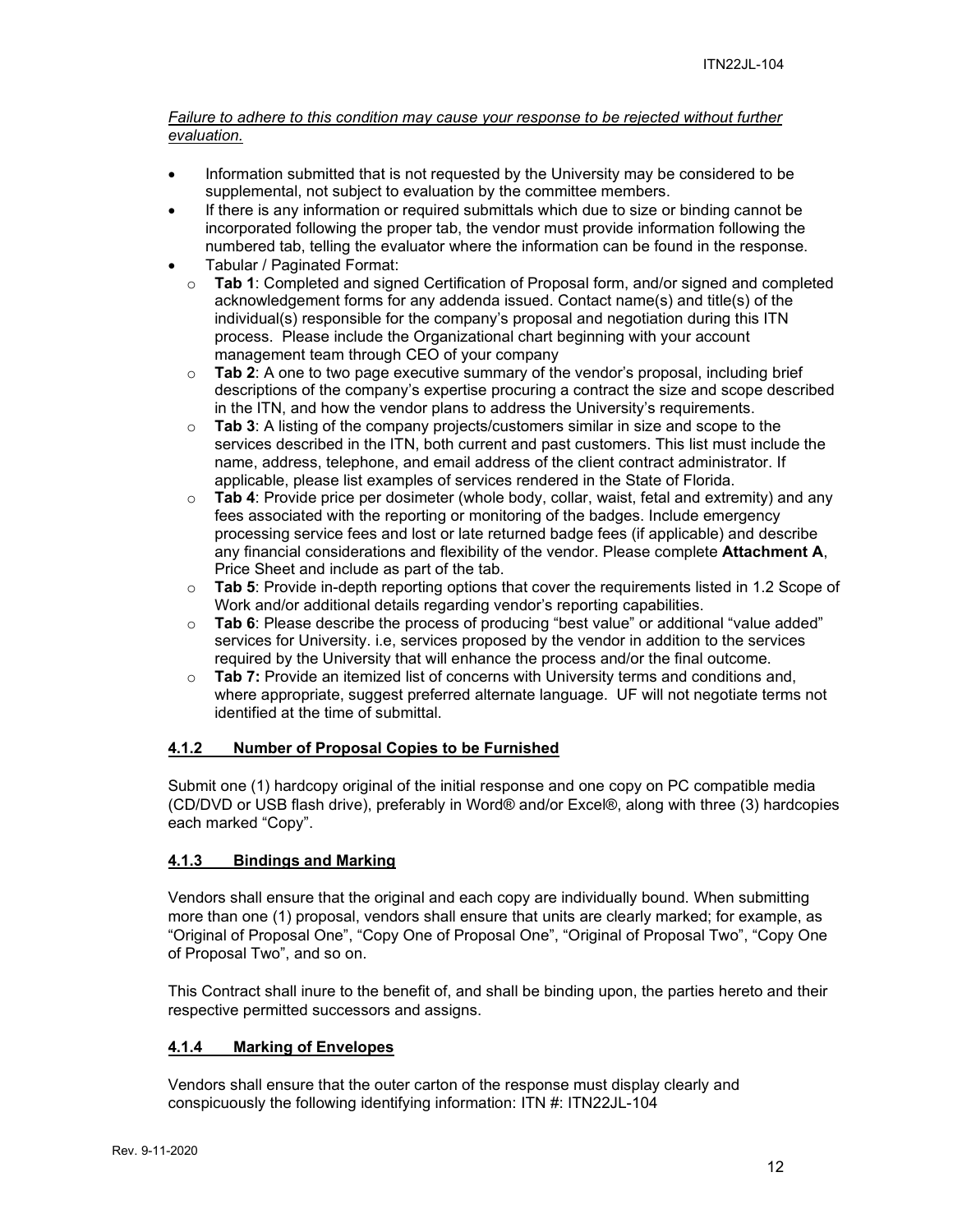Opening date and time: 8/5/2021 AT 3:00PM ET

#### <span id="page-12-0"></span>**4.1.5 Proposal Costs**

The University is not liable in any manner or to any extent for any cost or expense incurred by any vendor in the preparation, submission, presentation, or any other action connected with proposing or otherwise responding to this ITN. Such exemption from liability applies whether such costs are incurred directly by the vendor or indirectly through the vendor's agents, employees, assigns or others, whether related or not to the vendor.

#### <span id="page-12-1"></span>**4.1.6 Faxes or Emails Not Accepted**

The University shall not accept proposals received by fax or email.

#### <span id="page-12-3"></span><span id="page-12-2"></span>**4.2 Requirements of Proposer for Response**

#### **4.2.1 Original ITN Document**

Procurement Services shall retain the ITN, and all related terms and conditions, exhibits and other attachments, in original form in an archival copy. Any modification of these, in the vendor's submission, is grounds for immediate disqualification.

#### <span id="page-12-4"></span>**4.2.2 Vendor's Understanding of the ITN**

In responding to this ITN, the vendor accepts the responsibility fully to understand the ITN in its entirety, and in detail, including making any inquiries to the University as necessary to gain such understanding. The University reserves the right to disqualify any vendor who demonstrates less than such understanding. Further, the University reserves the right to determine, at its sole discretion, whether the vendor has demonstrated such understanding. Related to this, the University's right extends to cancellation of award if award has been made. Such disqualification and/or cancellation shall be at no fault, cost or liability whatsoever to the University.

#### <span id="page-12-5"></span>**4.2.3 University Provides Information in Good Faith without Liability**

All information provided by the University in this ITN is offered in good faith. Individual items are subject to change at any time. The University makes no certification that any item is without error. The University is not responsible or liable for any use of the information, or for any claims attempted to be asserted there from.

#### <span id="page-12-6"></span>**4.2.4 Verbal versus Written Communication**

Verbal communication shall not be effective unless formally confirmed in writing by the specified University Procurement staff in charge of managing this ITN's process. In no case shall verbal communication override written communication.

#### <span id="page-12-7"></span>**4.2.5 Questions, Communications and Inquires between the University and Vendors**

Vendor inquiries, questions and requests for clarification related to this ITN are to be directed, in writing, to:

> University of Florida Procurement Services 971 Elmore Drive Gainesville, FL 32611-5250

Attn: Jennifer Leckerling Telephone No: 352/392-1331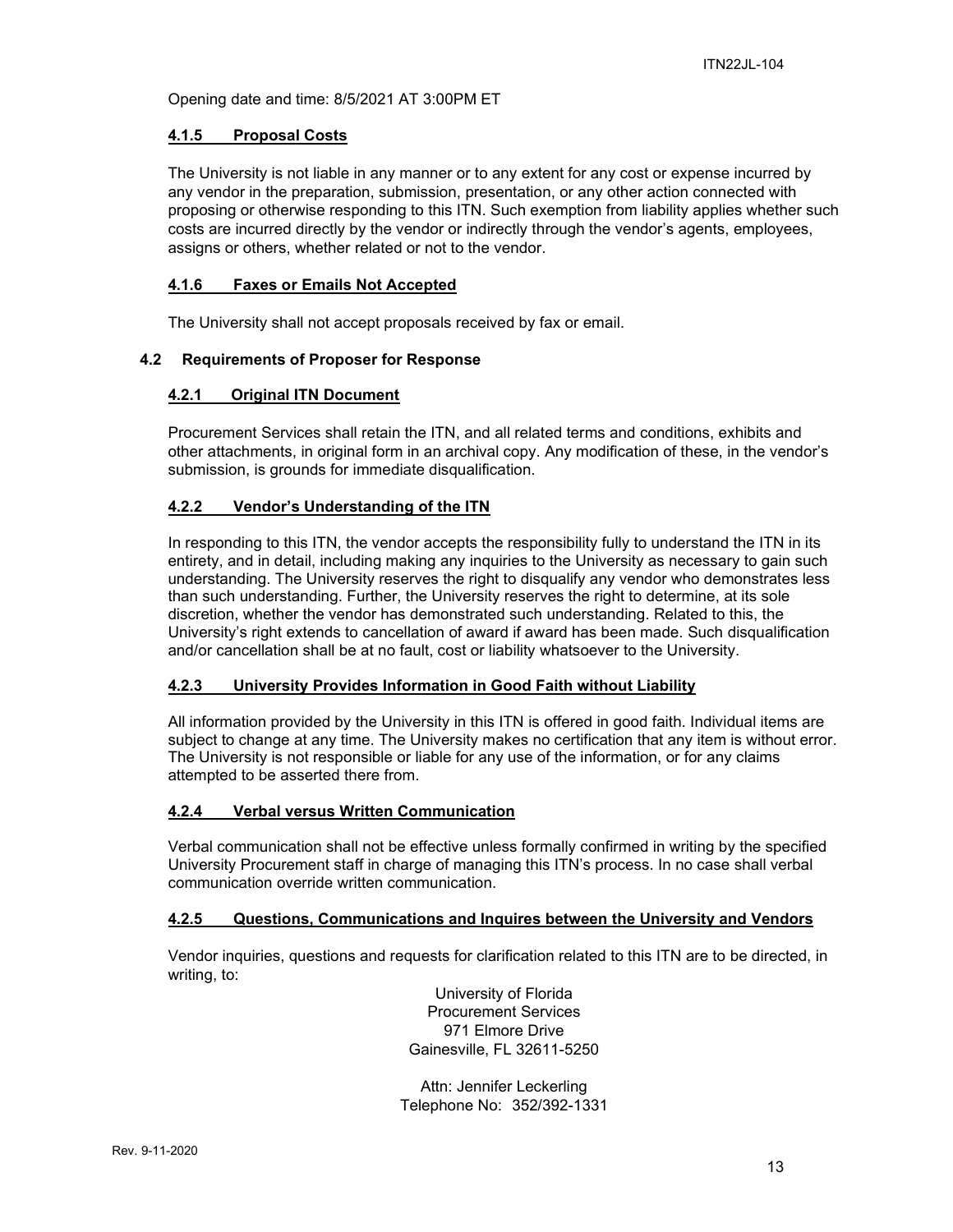#### Facsimile No: 352/392-8837 E-mail Address: [jenniferkerns@ufl.edu](mailto:jenniferkerns@ufl.edu)

Applicable terms and conditions herein shall govern communications and inquiries between the University and vendors, as they relate to this ITN.

**Informal communications** shall include, but are not limited to, requests from/to vendors or vendors' representatives of any kind or capacity, to/from any University employee or representative of any kind or capacity, with the exception of Procurement Services, for information, comments, speculation, etc. Inquiries for clarifications and information that will not require addenda may be submitted verbally to the Procurement Staff named, above, at any time.

**Formal communications** shall include but are not limited to the following.

• Questions concerning this ITN must be submitted in writing, and be received prior to 7/16/2021 5:00 PM/ET.

• Errors and omissions in this ITN and enhancements. Vendors shall bring to the University's attention any discrepancies, errors, or omissions that may exist within this ITN. Vendors shall recommend to the University any enhancements in respect to this ITN, which might be in the University's best interests. These must be submitted in writing and be received prior to 7/16/2021 5:00 PM/ET.

• Inquiries about technical interpretations must be submitted in writing, and be received prior to 7/16/2021 5:00 PM/ET.

• Inquiries for clarifications/information that will not require addenda may be submitted verbally to the Procurement Staff named above at any time during this process.

- Verbal and/or written presentations and pre-award proposals under this ITN.
- Addenda to this ITN.

Informal communications shall cease on the date of distribution of this ITN and formal communications shall commence on the date that the University completes the award process for this ITN and executes the resulting contract with the successful Vendor, informal communications may resume and formal communications must cease.

#### <span id="page-13-0"></span>**4.2.6 Addenda and the University's Response to Communications from Vendor**

The University will make a good-faith effort to provide a written response to each question or request for clarification that requires addenda within five (5) University business days.

#### *All addenda will be posted to our web site only:*

<https://procurement.ufl.edu/vendors/schedule-of-bids/>

#### • *Vendors who want the addenda supplied to them in another form must notify the Procurement Staff listed in Section 4.2.5 above of that request. Otherwise, it will be the vendor's responsibility to check the web site for any additional information and addenda concerning this ITN.*

The University will not respond to any questions/requests for clarification that require addenda, if received by the University after 7/16/2021 5:00 PM/ET.

#### <span id="page-13-1"></span>**4.2.7 Pricing and/or Revenue Proposal**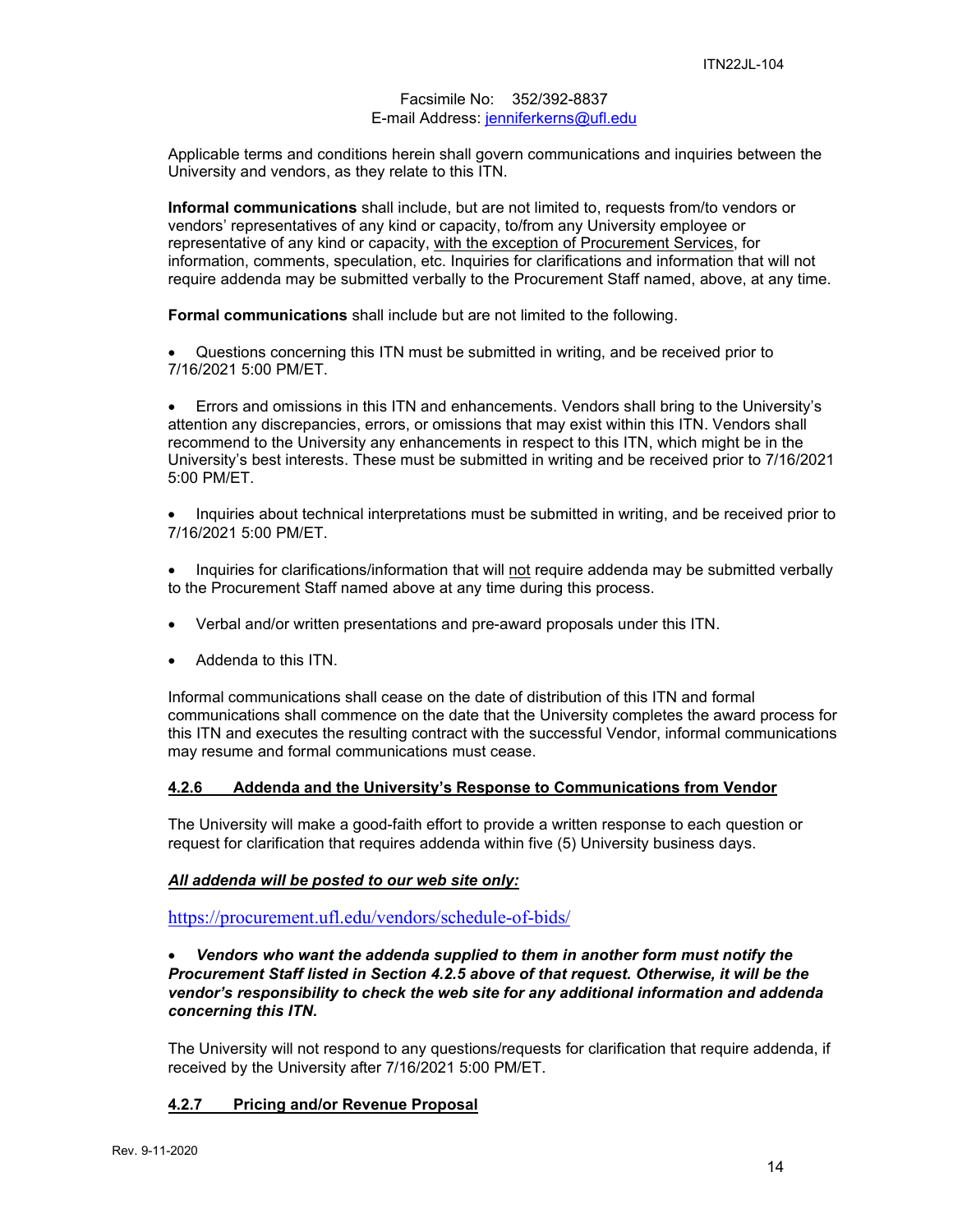Vendors shall indicate pricing and/or revenue offers in the appropriate spaces and/or areas provided in this ITN. Vendors shall ensure that any departure from this condition results in an offer that is clearly cross-referenced to the applicable sections within this ITN. For any material departure from this condition, vendors shall provide clear and unambiguous explanations how the departure relates in detail to the applicable sections within this ITN. If the vendor responds with an "All or None" proposal, it shall be clearly and unambiguously marked as such.

The University may presume and hold as the vendor's final offer all pricing and/or revenue offerings, whether stated as amounts or percentages, and/or whether or not offered on an all-ornone basis, if not specified by the vendor. The University may accept or reject in part or entirely the vendor's pricing and/or revenue offerings when such offerings are not on an all-or-none basis. The University prohibits the changing of pricing and/or revenue proposals after the ITN closing date and time. Unless otherwise specifically proposed by the vendor, the University reserves the right to hold such pricing and/or revenue proposal as effective for the entire intended contract term. The University may prescribe the manner and method by which pricing and/or revenue offerings shall be communicated in the vendor's proposal. The University may reject any proposal in which the pricing and/or revenue offering does not conform to such prescribed manner and method.

#### <span id="page-14-0"></span>**4.2.8 Revisions to the ITN**

The University may revise any part of this ITN for any reason by issuing addenda. The University will communicate additional information and addenda to this ITN by posting them on our web site.

<https://procurement.ufl.edu/vendors/schedule-of-bids/>

#### • **Vendors that want the revisions supplied to them in another way must notify the Procurement Staff listed in this document of that request. Otherwise, it will be the vendor's responsibility to check the web site for any additional information and addenda concerning this ITN.**

Vendors are responsible for the information contained in such addenda, whether or not they acknowledge receipt. The University is under no obligation to communicate such addenda to vendors who notify the University that they will not be responding this ITN. The University may determine whether an addendum will be considered as part of this ITN and/or as part of any contract resulting there from. The University shall reject vendors' responses to addenda if such responses are received after the ITN closing date and time.

#### <span id="page-14-1"></span>**4.2.9 Attention to Terms and Conditions**

Vendors are cautioned to thoroughly understand and comply with all matters covered under the Terms and Conditions section of this ITN. The successful Vendor is expected to enter into a form of agreement. The University agreement terms and conditions included in this ITN are intended to be incorporated into this agreement. PROPOSALS THAT ARE CONTINGENT UPON ANY CHANGES TO THESE TERMS AND CONDITIONS MAY BE DEEMED TO BE NON-RESPONSIVE AND MAY BE REJECTED (within the University's sole discretion).

#### <span id="page-14-2"></span>**4.2.10 Required Signature**

The University may reject any vendors' response if it is not signed as indicated and/or required by the areas, spaces, or forms provided within this ITN.

#### <span id="page-14-3"></span>**4.2.11 Authority to Negotiate**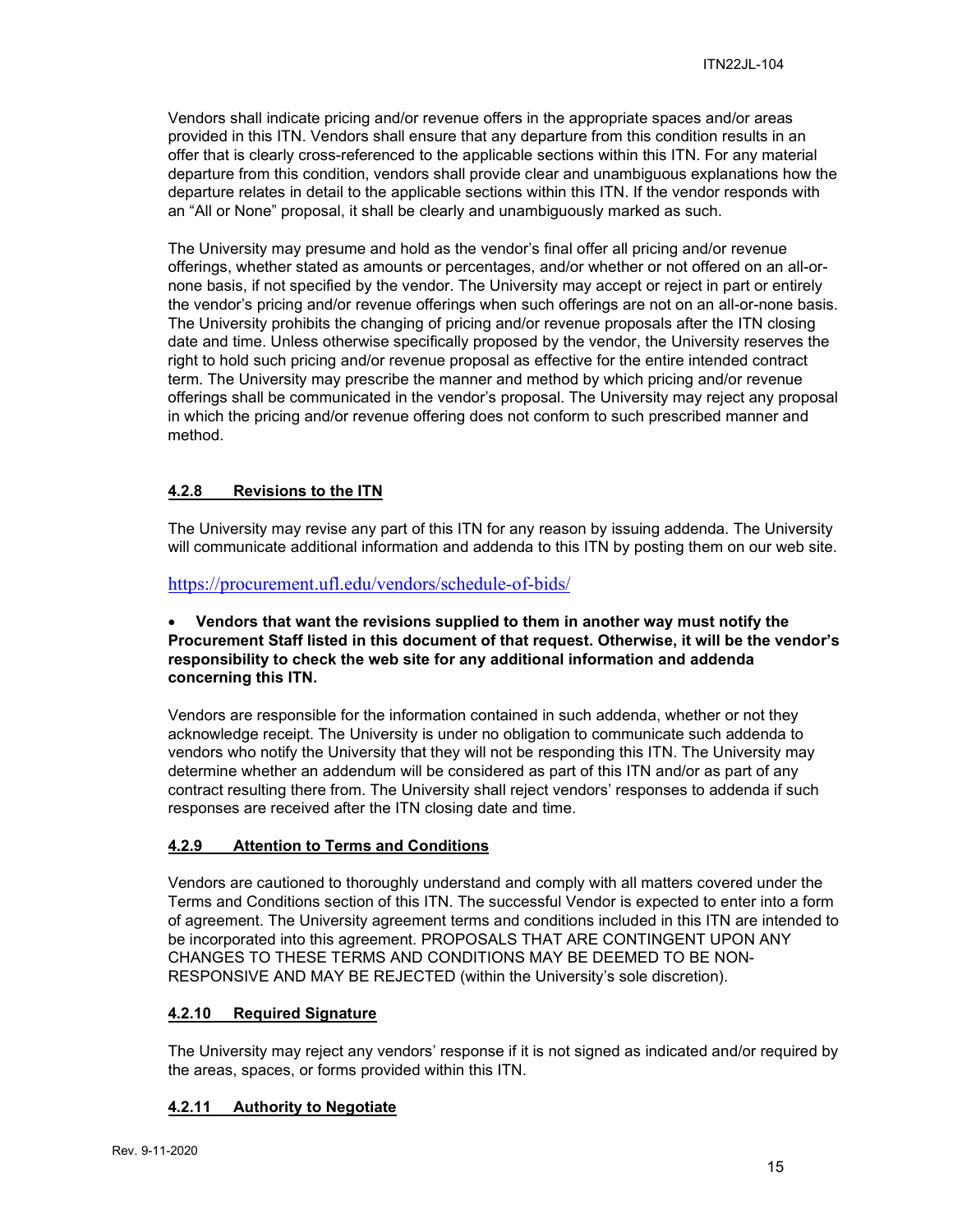Representatives of the vendor(s) selected to participate in oral negotiation(s) shall be first required to submit written authorization from the company CEO or CFO attesting to the fact that the company's lead negotiator is authorized to bind the company to the terms and conditions agreed to during negotiations and as contained in the vendor's best and final offer. The provision of such authorization shall be a prerequisite to continuation in the ITN process. The University shall not enter into extensive contract negotiations with the selected vendor(s) after the negotiation process has been completed. If the University determines that a company awarded a contract based on this ITN does not honor all aspects of the agreement reached during the negotiations in the best and final offer, the University reserves the right to immediately cancel the award, and to place the company on the University's suspended vendor list.

Company negotiators must enter the negotiations prepared to speak on behalf of the vendor's company. The University reserves the right to immediately terminate negotiations with any company whose representatives are not empowered to, or who will not, make decisions during the negotiation session. Vendors are reminded that the University may elect not to solicit a best and final offer from any company whose representative(s) have been unable or unwilling to commit to decisions reached during the verbal negotiation process.

#### <span id="page-15-0"></span>**4.2.12 Collusion Prohibited**

In connection with this ITN, vendor collusion with other vendors or employees thereof, or with any employee of the University, is prohibited and may result in vendor disqualification and/or cancellation of award. Any attempt by the vendor, whether successful or not, to subvert or skirt the principles of open and fair competition may result in vendor disqualification and/or cancellation of award. Such disqualification and/or cancellation shall be at no fault or liability whatsoever to the University.

#### <span id="page-15-1"></span>**4.2.13 Improper Business Relationships/Conflict of Interest Prohibited**

In connection with this ITN, each vendor shall ensure that no improper, unethical, or illegal relationships or conflict of interest exists between or among the vendor, the University, and any other party to this ITN. The University reserves the right to determine the materiality of such relationships, when discovered or disclosed, whether intended or not; and to decide whether or not vendor disqualification and/or cancellation of award shall result. Such disqualification and/or cancellation shall be at no fault or liability whatsoever to the University.

Contractor represents that no University employee who has, or whose relative has, a relationship with Contractor, will violate the Code of Ethics for Public Officers and Employees, including, but not limited to F.S. Section 112.313(3) and (7) and F.S. 112.3185(6) thereof, by reason of Contractor entering into this Contract.

#### <span id="page-15-2"></span>**4.2.14 Corrections, Changes, and Providing Information on Forms within the ITN**

Vendors shall ensure that an authorized individual initials each correction using pen and ink. Vendors shall use pen and ink or typewriter in providing information directly on pages, or copies thereof, contained within this ITN.

#### <span id="page-15-3"></span>**4.2.15 Performance and Payment Bond – Not Applicable**

#### <span id="page-15-4"></span>**4.2.16 Anti-Kickback**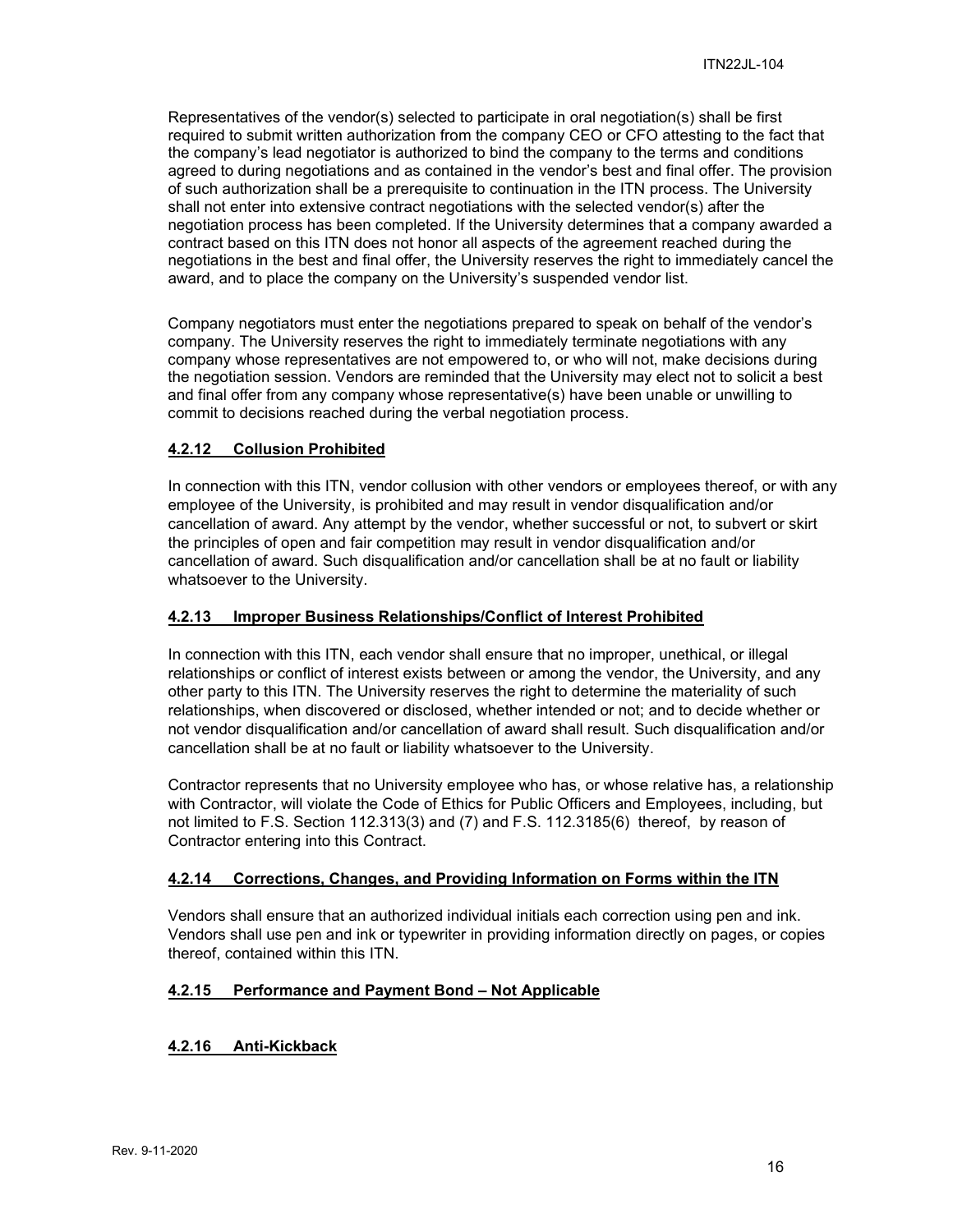In compliance with FAR 52.203-7, the University has in place and follows procedures designed to prevent and detect violations of the Anti-Kickback Act of 1986 in its operations and direct business relationships.

#### <span id="page-16-0"></span>**4.2.17 Withdrawal of ITN**

Vendors may withdraw their proposals any time prior to the ITN closing date. Vendors may request to withdraw their proposals after the ITN closing date and time prior to selection and notice of award. The University shall have sole authority to grant or deny such a request. In the event the University grants such a request, it may withhold issuing future ITN's to such vendors.

#### <span id="page-16-1"></span>**4.2.18 University's Right to Use Vendor's Ideas/Proprietary Information**

**If the vendor needs to submit proprietary/trade secret information with the proposal, the vendor shall ensure that it is enclosed in a separate envelope from the proposal and that it is clearly designated and conspicuously labeled as such.** Vendors who submit responses with information noted as proprietary may be asked to substantiate why the information is proprietary or is otherwise exempt from a public records request under Florida Law.

Selection or rejection of the proposal shall not affect the University's right of use. Provided, however, that the University will, in good faith, honor any vendor information that is clearly designated and conspicuously labeled as proprietary when the University concurs that the information is proprietary, and that trade secrets or other proprietary data contained in the proposal documents shall be maintained as confidential in accordance with procedures promulgated by the Procurement Staff and subject to limitations in Florida or Federal law. Pricing information cannot be considered proprietary. The University shall not be liable in any manner or in any amount for disclosing proprietary information if such information is not clearly so designated and conspicuously so labeled. The University shall likewise not be liable if it did not know or could not have reasonably known that such information was proprietary.

Should a request be made of the University for access to the information designated confidential or trade secret by the bidder and, on the basis of that designation, the University denies the request, the bidder may be responsible for all legal costs necessary to defend such action if the denial is challenged in a court of law.

Contractor acknowledges and agrees that (a) all documents, studies, materials and information furnished to Contractor by University or University's affiliates in connection with the Services and (b) all reports, studies, plans, deliverables, strategies, materials and other documents and information developed or prepared for University in connection with the Services or which reflect any of the documents, studies, materials or information furnished to Contractor by University (the materials described in (a) and (b) are collectively referred to as the "Information") are and shall remain at all times confidential, proprietary, and the sole property of University. Contractor agrees that it shall not use the Information and will not share the Information with its employees, except as necessary to perform the Services. Contractor may not disclose Information to third parties unless it obtains University's written consent to such disclosure. In the event Contractor is required by subpoena or other judicial or administrative process or by law to disclose such records, Contractor shall (i) provide University with prompt notice thereof, (ii) consult with University on the advisability of taking steps to resist or narrow such disclosure, (iii) furnish only that portion of the information that is responsive to the request, (iv) comply with the requirements of all privacy laws applicable to the Information, which may include, but not be limited, to FERPA, and (v) reasonably cooperate with University in any attempt that University may make to obtain an order or other reliable assurance that confidential treatment will be accorded the records. Upon termination of this Contract or upon request by University, Contractor shall promptly return the Information to University. Notwithstanding the foregoing, if University will share or provide access to protected health information or "PHI" to Contractor for Contractor to perform the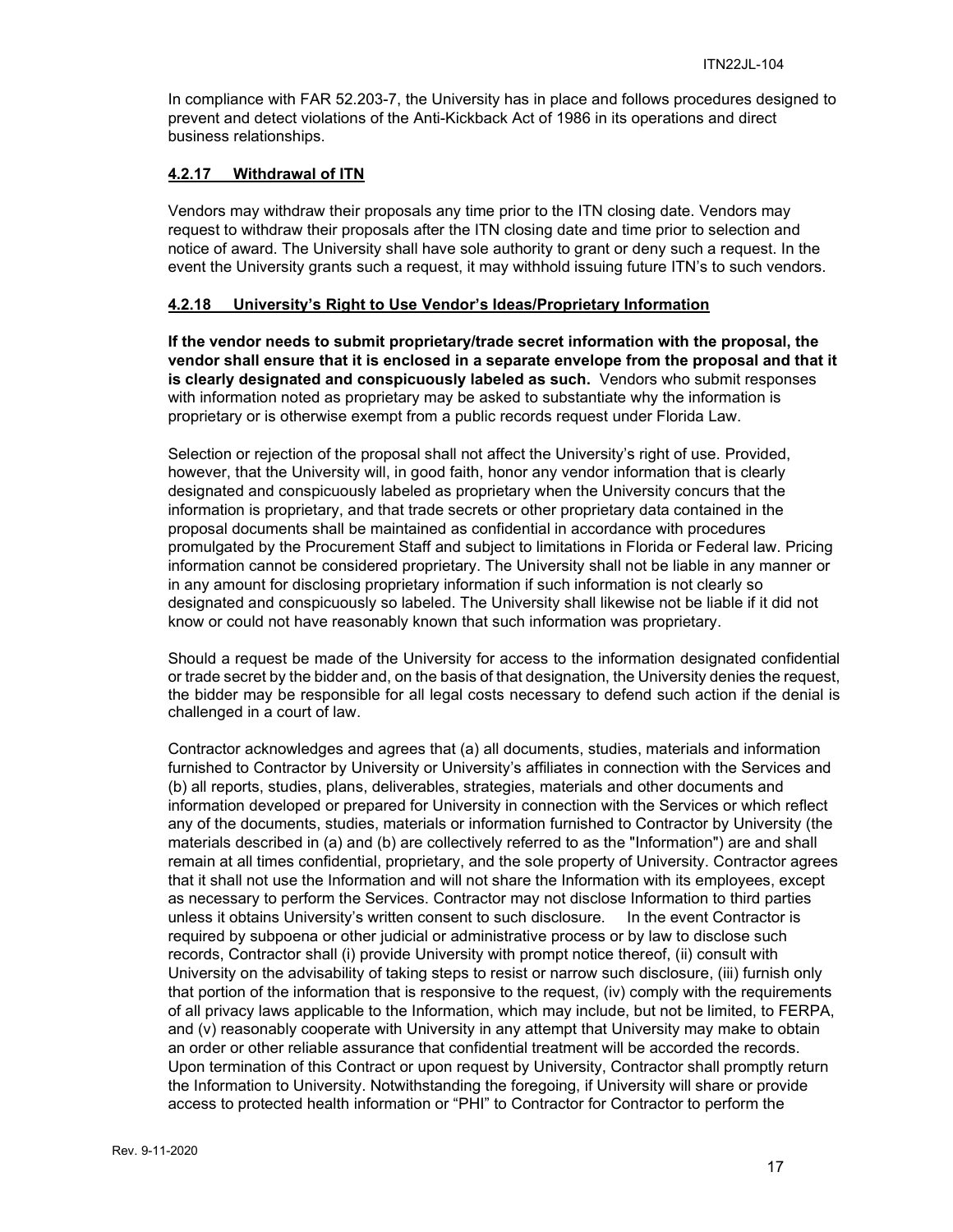Services, University and Contractor will enter into a separate business associate agreement which will govern the confidentiality and non-use obligations of the Contractor regarding the PHI (in lieu of this provision). This provision shall survive the termination of this Contract.

#### <span id="page-17-0"></span>**5.0 DEFINITIONS**

#### <span id="page-17-1"></span>**5.1 Agreement/Contract**

All types of agreements entered into by the University of Florida, regardless of what they may be called, for the procurement of materials, services or construction, or the disposal of materials. Meaning is interchangeable.

#### <span id="page-17-2"></span>**5.2 Customer**

Unless otherwise implied by the context of the specific provision within this ITN, "Customer" means a customer of the vendor, other than the University.

#### <span id="page-17-3"></span>**5.3 May, Should**

Indicates something that is not mandatory, but permissible, recommended, or desirable.

#### <span id="page-17-4"></span>**5.4 Must, Shall, Will**

Indicates a mandatory requirement. Failure to meet these mandatory requirements may result in rejection of your proposal as non-responsive.

#### <span id="page-17-5"></span>**5.5 Proposal**

The entirety of the vendor's responses to each point of this ITN, including any and all supplemental offers or information not explicitly requested within this ITN.

#### <span id="page-17-6"></span>**5.6 Proprietary Information**

Information held by the owner that if released to the public or anyone outside the owner's organization, would be detrimental to its interests. It is an issue of fact rather than opinion. Pricing and/or revenues cannot be considered proprietary.

#### <span id="page-17-7"></span>**5.7 Provider**

Any entity responding to this ITN, or, if selected, the vendor entering into a contract with University.

#### <span id="page-17-8"></span>**5.8 Invitation to Negotiate (ITN)**

A competitive negotiation process. It is not to be confused with an Invitation to Bid (ITB), in which goods or services are precisely specified and price is substantially the only competitive factor. This ITN provides the University the flexibility to negotiate to arrive at a mutually agreeable relationship. Price will be considered, but will not be the only factor of evaluation.

#### <span id="page-17-9"></span>**5.9 Respondent**

Any entity responding to this ITN, or, if selected, the vendor entering into a contract with University.

#### <span id="page-17-10"></span>**5.10 Response**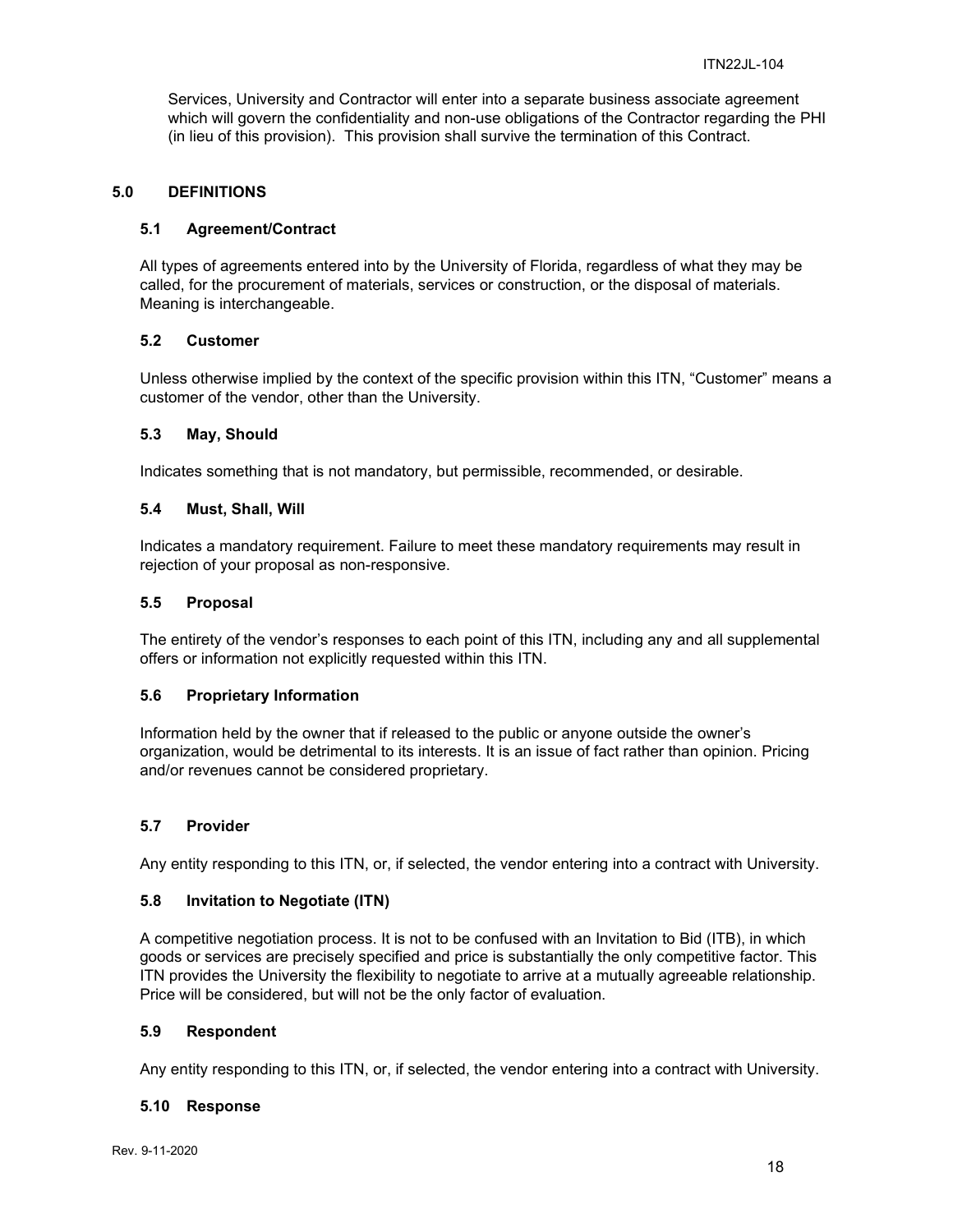#### Same as Proposal

#### <span id="page-18-0"></span>**5.11 Successful Vendor**

Any entity responding to this ITN, or, if selected, the vendor entering into a contract with University.

#### <span id="page-18-1"></span>**5.12 Supplement Agreement**

Any supplement terms and conditions agreed to by the parties in writing taking precedence over all other documents governing the transaction.

#### <span id="page-18-2"></span>**5.13 Supplier**

Any entity responding to this ITN, or, if selected, the vendor entering into a contract with University.

#### <span id="page-18-3"></span>**5.14 University of Florida, UF or University**

Same as The University of Florida Board of Trustees, a public body corporate of the State of Florida; throughout the document the term UF, University and University of Florida is used interchangeably.

#### <span id="page-18-4"></span>**5.15 Vendor**

Any entity responding to this ITN, or, if selected, the vendor entering into a contract with University.

#### <span id="page-18-5"></span>**5.16 Vendor's Proposal**

Same as Proposal

#### <span id="page-18-6"></span>**5.17 Vendor's Response**

Same as Proposal

#### <span id="page-18-7"></span>**6.0 AGREEMENT TERMS AND CONDITIONS**

The following are the Terms and Conditions that will become part of any Agreement consummated between the University and the Successful Vendor. The Successful Vendor will be expected to execute an Agreement containing the provisions set forth in this section, or substantially similar provisions as University deems prudent or necessary. This list of provisions is not exhaustive or indicative of every provision that will be contained in the Agreement, but rather identifies particular terms and conditions of which the vendor should be aware. In the event of a conflict between any provisions contained in any of the documents governing this transaction, the following shall be the order of precedence: Agreement; Invitation to Negotiate; Proposal.

#### <span id="page-18-8"></span>**6.1 Actions of Successful Vendor**

The University is under no obligation whatsoever to be bound by the actions of any Successful Vendor with respect to third parties. The Successful Vendor is not a division or agent of the University.

#### <span id="page-18-9"></span>**6.2 Advertising**

The Successful Vendor shall not advertise or publish information concerning the Agreement without prior written consent of the University. The University shall not unreasonably withhold permission.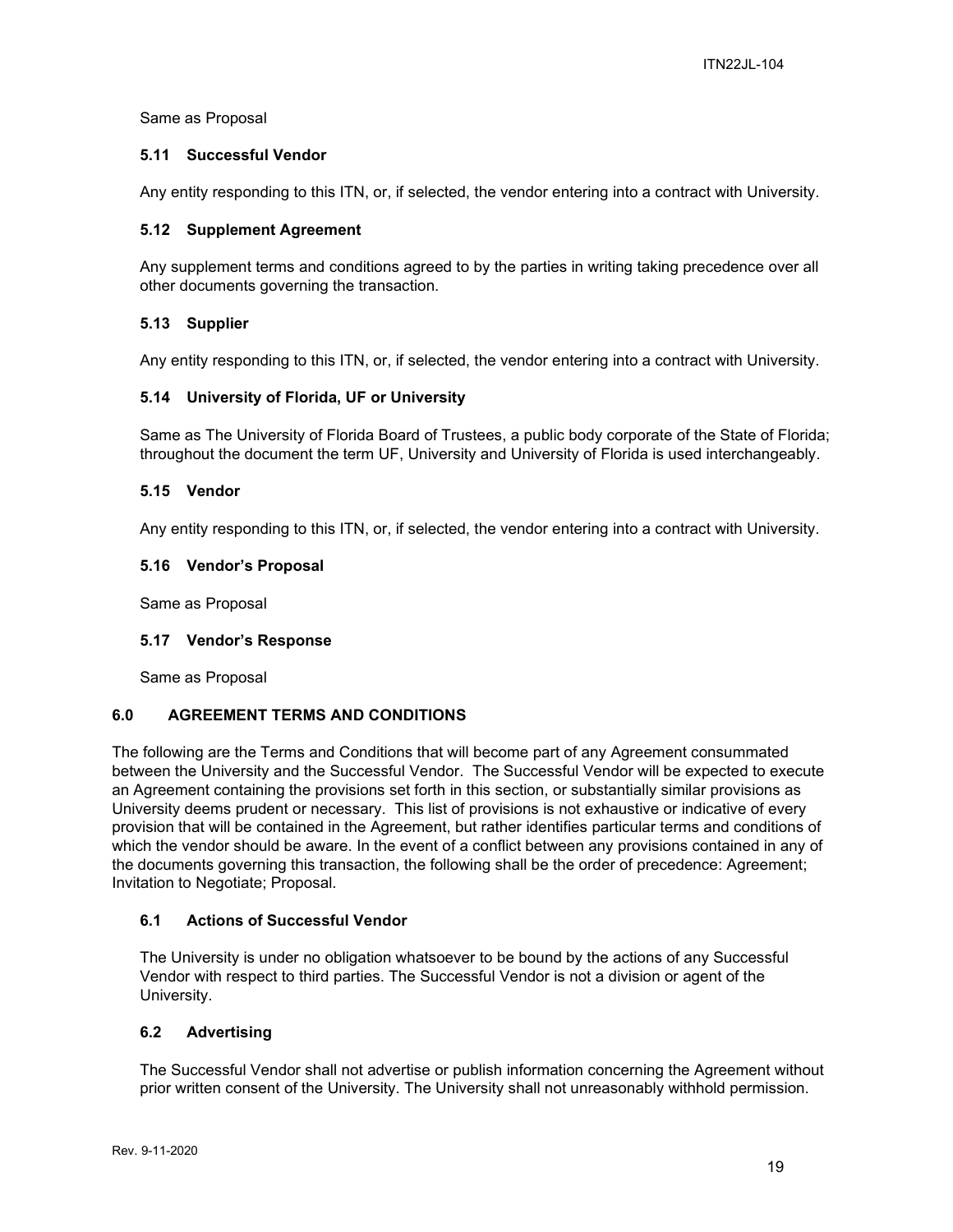#### <span id="page-19-0"></span>**6.3 Americans with Disabilities Act**

The Successful Vendor shall comply with all applicable provisions of the Americans with Disabilities Act and applicable federal regulations under the act.

#### <span id="page-19-1"></span>**6.4 Certification**

By signature on the "Proposal Certification" form included under Section 7.0, the Vendor certifies that the submission on the proposal did not involve collusion or other anti-competitive practices. The Vendor has not given, offered to give, nor intends to give at any time hereafter any economic opportunity, future employment, gift, loan, gratuity, special discount, trip, favor, or service to a public servant in connection with the submitted proposal. In addition, Vendor certifies whether or not an employee of the University has, or whose relative has, a substantial interest in any Agreement subsequent to this ITN. Vendor also certifies their status with regard to debarment, or suspension by any federal entity.

Failure to provide a valid signature affirming the stipulations required by this clause shall result in the rejection of the submitted proposal and, if applicable, any resulting Agreement. Signing the certification with a false statement shall void the proposal and, if applicable, any resulting Agreement. Any resulting Agreement may be subject to legal remedies provided by law. Vendor agrees to promote and offer to the University only those services and/or materials as stated in and allowed for under resulting Agreement(s).

#### <span id="page-19-2"></span>**6.5 Conflict of Interest**

The award hereunder is subject to the provisions of Chapter 112, F.S. Vendors must disclose with the proposal the name of any officer, director, or agent who is also an employee of the University of Florida. Further, all Vendors must disclose the name of any University employee who owns, directly or indirectly, an interest of five percent (5%) or more in the Vendor's firm or any of its branches.

#### <span id="page-19-3"></span>**6.6 Discrimination**

An entity or affiliate who has been placed on the discriminatory list may not submit a bid on a contract to provide goods or services to a public entity, may not submit a bid on a contract with a public entity for the construction or repair of a public building or public work, may not submit proposals on leases of real property to a public entity, may not award or perform work as a Vendor, supplier, subcontractor or consultant under contract with any public entity, and may not transact business with any public entity.

#### <span id="page-19-4"></span>**6.7 Drug Free Workplace**

The Successful Vendor agrees that in the performance of the Agreement, neither the Successful Vendor nor any employee of the Successful Vendor shall engage in the unlawful manufacture, distribution, dispensing, possession, or use of a controlled substance in conducting any activity covered by the Agreement. The University reserves the right to request a copy of the Successful Vendor's Drug Free Workplace Policy. The Successful Vendor further agrees to insert a provision similar to this statement in all subcontracts for services required.

#### <span id="page-19-5"></span>**6.8 Equal Opportunity Statement**

The State Universities have established equal opportunity practices which conform to both the spirit and the letter of all laws against discrimination and prohibit discrimination based on race, creed, color, sex, age, national origin, marital status or religion. To be considered for inclusion as a supplier under this agreement, the vendor commits to the following: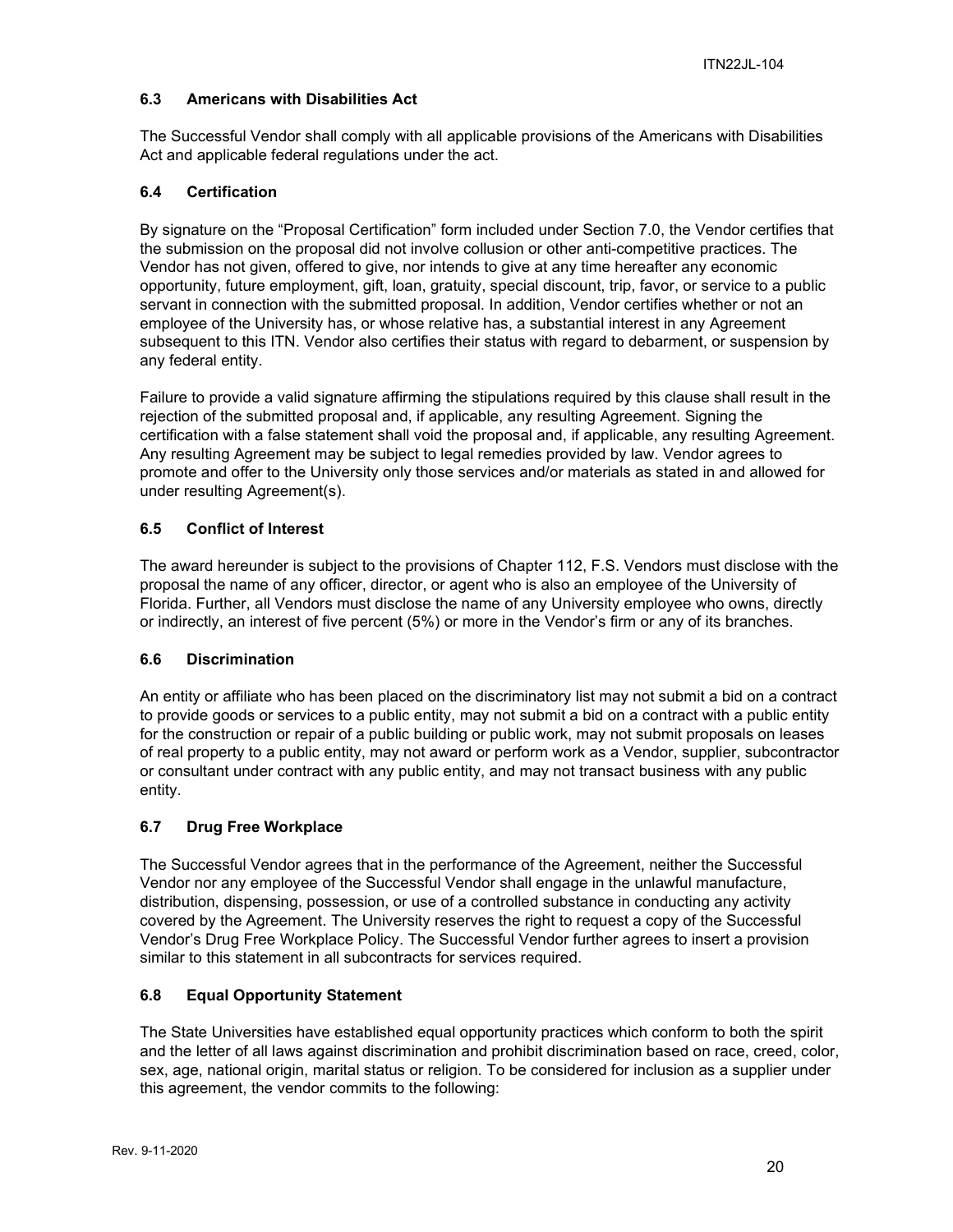A. The provisions of Executive Order 11246, September 24, 1966, and the rules, regulations, and relevant orders of the Secretary of Labor are applicable to each order placed against this agreement regardless of value.

B. If the vendor expects to receive \$10,000 in orders during the first 12 months of this agreement, a complete certificate of non-segregated facilities shall be attached to the proposal response.

C. If the vendor expects to receive \$50,000 in orders during the first 12 months of this agreement and employs more than 50 people, standard form 100 (EEOO-1) must be filed prior to March 1 of each year.

D. If the vendor expects to receive \$50,000 in orders during the first 12 months and employs more than 50 people, a written program for affirmative action compliance must be maintained by the vendor, subject to review upon request by the user agencies of this agreement.

If you have already complied with the above, please indicate

#### <span id="page-20-0"></span>**6.9 Federal, State, and Local Laws and Regulations**

Successful Vendor is solely responsible for complying with all laws, ordinances, and regulations including but not limited to, those relating to taxes, licenses and permits, as they may apply to any matter under this ITN. The Successful Vendor must demonstrate that they are duly licensed by applicable regulatory bodies during the performance of the Agreement. Prior to the commencement of Agreement, the Successful Vendor shall be prepared to provide evidence of such licensing as may be requested by the University. Successful Vendor shall, at no expense to the University, procure and keep in force during the entire period of the Agreement all such permits and licenses.

In the performance of the Services, Contractor shall, at its own expense, at all times during the Term, comply with all applicable federal, state, and local laws, rules, regulations, and ordinances and all other governmental requirements. Contractor acknowledges and agrees that Contractor has and will at all times during the Term maintain all governmental permits, licenses, consents, and approvals necessary to perform the Services. Contractor shall also be solely responsible for and shall pay as required by law Contractor's income taxes, general excise taxes and any self-employment taxes.

#### <span id="page-20-1"></span>**6.10 E-Verify Compliance; Unauthorized Alien Workers**

By entering into a contract with UF, Vendor is obligated to comply with the provisions of Section 448.095, Fla. Stat., "Employment Eligibility." Compliance with Section 448.095, Fla. Stat., includes, but is not limited to, utilization of the E-Verify System to verify the work authorization status of all newly hired employees, and requiring all subcontractors to provide an affidavit attesting that the subcontractor does not employ, contract with, or subcontract with, an unauthorized alien. Vendor affirms and represents that it is registered with the E-Verify system and are using same, and will continue to use same as required by Section 448.095, Fla. Stat. The Vendor's employment of unauthorized aliens is considered a violation of Section 274A(e) of the Immigration and Nationality Act. If the Vendor knowingly employs unauthorized alien workers, such violation shall be cause for UF'S unilateral cancellation of the Agreement.

#### <span id="page-20-2"></span>**6.11 Inspection, Audit and Reporting**

All books, accounts, reports, files and other records relating to the Agreement shall be subject at all reasonable times to inspection and audit by the University of Florida.

Reporting Requirements: The successful vendor(s) agrees to furnish to the University a summary of total sales made under this contract as requested but at least twice a year.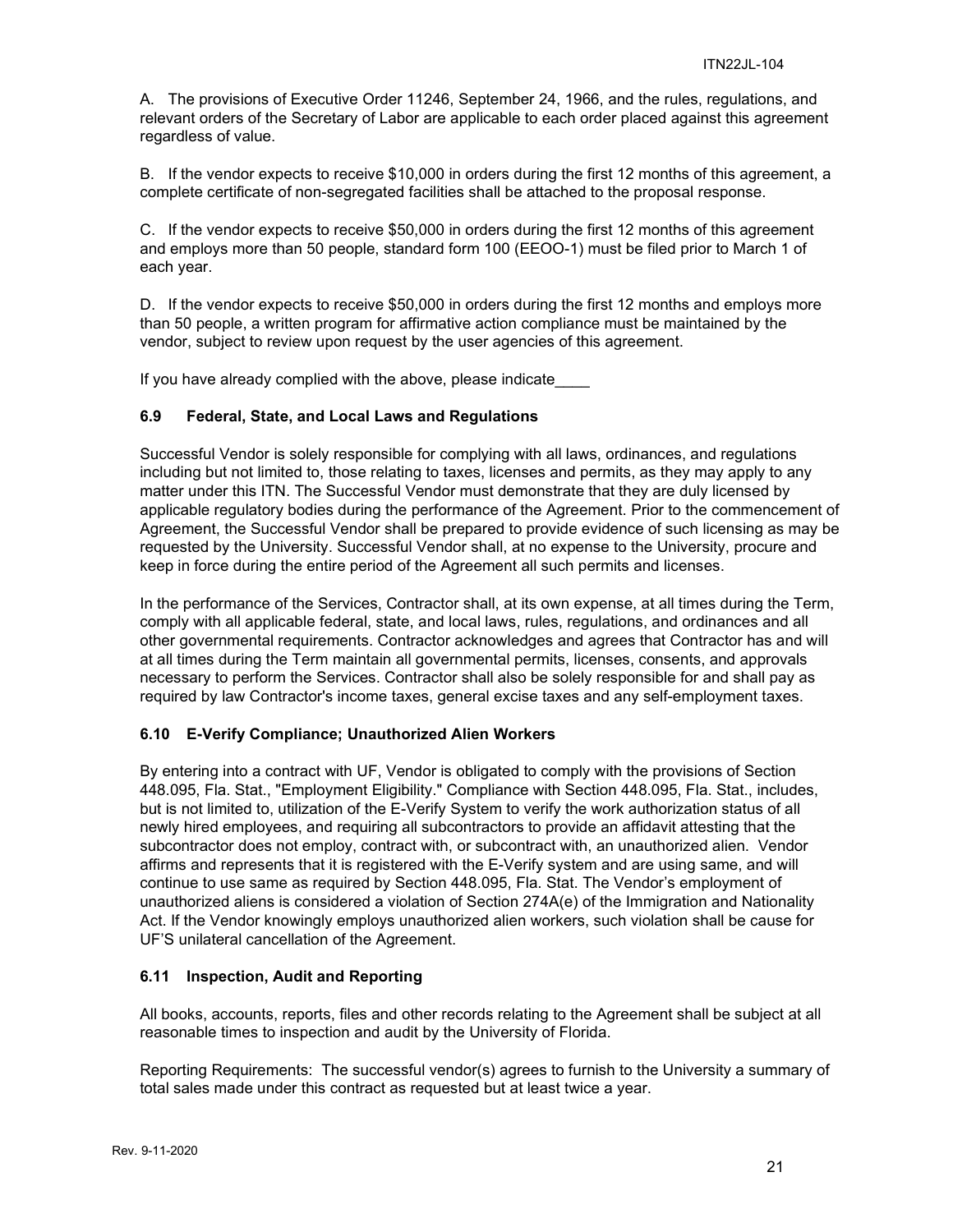All reporting will be in Electronic Format provided to Procurement Services either prior to business review meetings or as requested.

Reports will include but are not limited to the following.

Detailed invoice level purchase history usage with at minimum the following fields:

- · PO Number
- · Invoice Number
- · Invoice Date
- · Ordered By Department
- · Order Date
- · Delivery Date
- · Item Description
- · List Price
- · Order Method
- · Discount
- · Net Price
	- · Other Organizations: Total dollar value of purchases and total of orders through University agreement to other institutions
	- · Savings to University through vendor discounting special offers such as volume discounting

Vendor and University will work together to create reports as University deems necessary and compatible with vendor systems.

#### <span id="page-21-0"></span>**6.12 Liens**

Each Successful Vendor shall keep the University free and clear from all liens asserted by any person or entity for any reason arising out of the furnishing of services or materials by or to the Successful Vendor.

#### <span id="page-21-1"></span>**6.13 Modifications**

This Contract may be modified or altered only by written agreement signed by both University and Contractor.

#### <span id="page-21-2"></span>**6.14 Non-Discrimination**

The parties agree to be bound by applicable state and federal rules governing Equal Employment Opportunity and Non-Discrimination.

#### <span id="page-21-3"></span>**6.15 Ownership of Documents**

All drawings, maps, sketches, documents, records, programs, data base, reports and other data developed or purchased, under this Agreement for or at the University's expense shall be and remain the University's property, without restriction, reservation or qualifications. The Successful Vendor may retain copies necessary for recordkeeping documentation and all such other business purposes related to the Agreement. All materials and products produced shall be provided to the University upon expiration of this Agreement.

#### <span id="page-21-4"></span>**6.16 Sales and Use Tax**

The Successful Vendor agrees to comply with and to require all of his subcontractors to comply with all the provisions of applicable law. The Successful Vendor further agrees to indemnify and hold harmless the University from any and all claims and demands made against it by virtue of the failure of the Successful Vendor or any subcontractors to comply with the provisions of any and all said laws.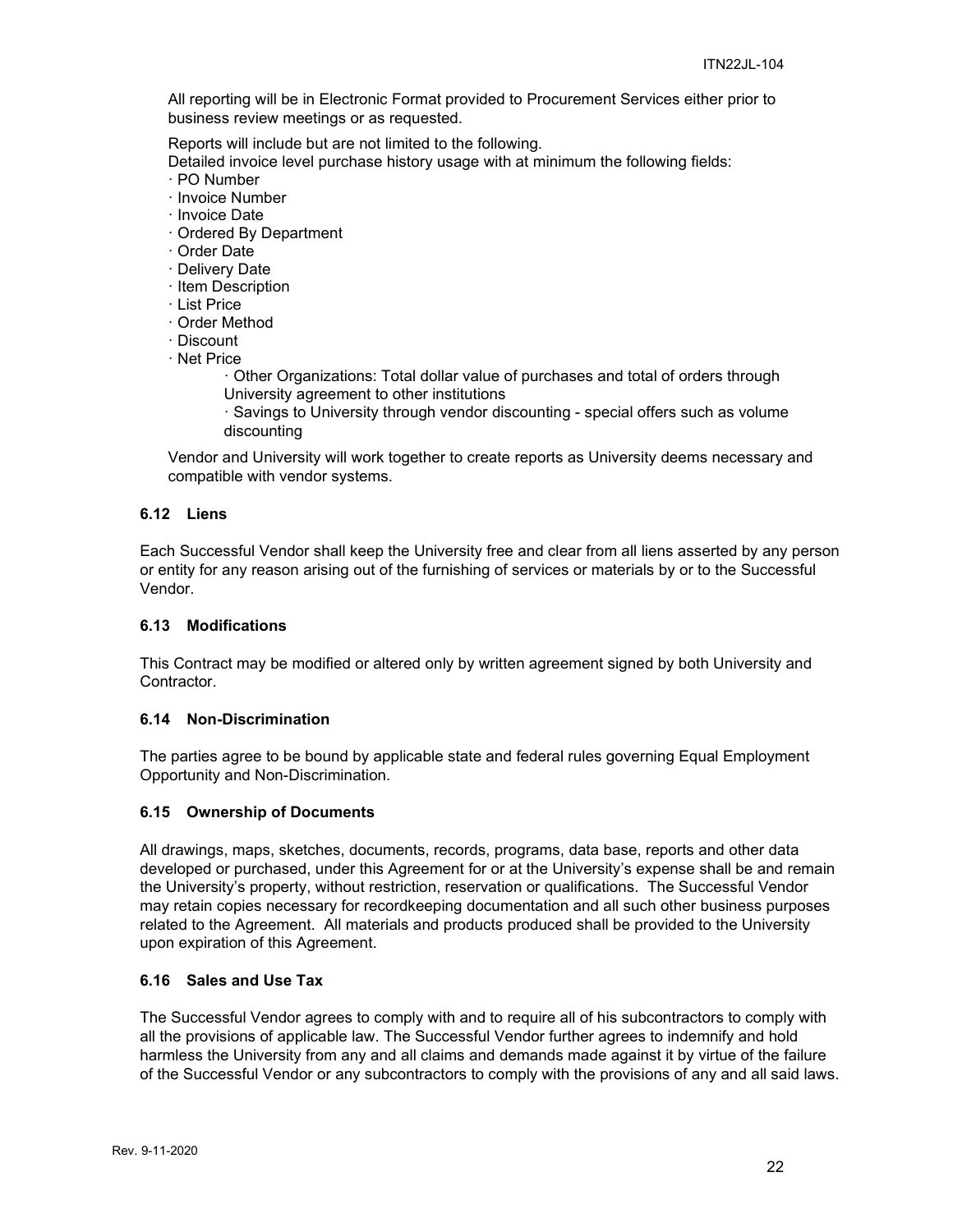The University is exempt from state sales and use tax. A copy of the University's Certificate of Exemption will be made available upon request.

#### <span id="page-22-0"></span>**6.17 Sexual Harassment**

Federal law and the policies of the University prohibit sexual harassment of University employees or students. Sexual harassment includes any unwelcome sexual advance toward a University employee or student, any request for a sexual favor from a University employee or student, or any other verbal or physical conduct of a sexual nature that is so pervasive as to create a hostile or offensive working environment for University employees, or a hostile or an offensive academic environment for University students. University vendors, subcontractors and suppliers for this project are required to exercise control over their employees so as to prohibit acts of sexual harassment of University employees and students. The employer of any person who the University, in its reasonable judgment, determines has committed an act of sexual harassment agrees as a term and condition of the Agreement to cause such person to be removed from the project site and from University premises and to take such other action as may be reasonably necessary to cause the sexual harassment to cease.

#### <span id="page-22-1"></span>**6.18 Small Business Program**

University is an equal opportunity institution and, as such, encourages the use of small businesses, including women and minority-owned small businesses in the provision of goods and services. Small businesses should have a fair and equal opportunity to compete for dollars spent by the University. Competition ensures that prices are competitive and a broad vendor base is available. **Vendors are encouraged to get certified by the State of Florida** if they are minority-owned, woman-owned or veteran-

owned[:http://www.dms.myflorida.com/agency\\_administration/office\\_of\\_supplier\\_diversity\\_osd/get\\_cer](http://www.dms.myflorida.com/agency_administration/office_of_supplier_diversity_osd/get_certified) [tified](http://www.dms.myflorida.com/agency_administration/office_of_supplier_diversity_osd/get_certified)

Vendor shall use good faith efforts to ensure opportunities are available to small businesses, including women and minority-owned businesses. For questions about the University's Small Business Program contact Director of Small Business and Supplier Diversity, 352-392-0380, <https://sbvdr.admin.ufl.edu/>

#### <span id="page-22-2"></span>**6.19 Tobacco Free Campus Policy**

The University of Florida campus is a tobacco-free campus. This policy was effective as of July 1, 2010. The use of cigarettes or other tobacco products in UF buildings, parking lots, or in vehicles in these areas is prohibited. The successful vendor is expected to respect this smoke free policy and fully comply with it.

#### <span id="page-22-3"></span>**6.20 Sustainability Preferences**

The University's Procurement directives support the purchase of products that will minimize any negative environmental impacts of our work. In order to facilitate a healthy market in sustainable products, all parties involved in the procurement and utilization of materials must engage in both waste recycling and the initial purchase of products containing recycled content. It is in the interest of public health, safety and welfare and the conservation of energy and natural resources to use and promote environmentally responsible products, as well as energy efficient fixtures, appliances and mechanical equipment used in new construction and retrofit of University facilities.

#### <span id="page-22-4"></span>**6.21 Assignment-Delegation**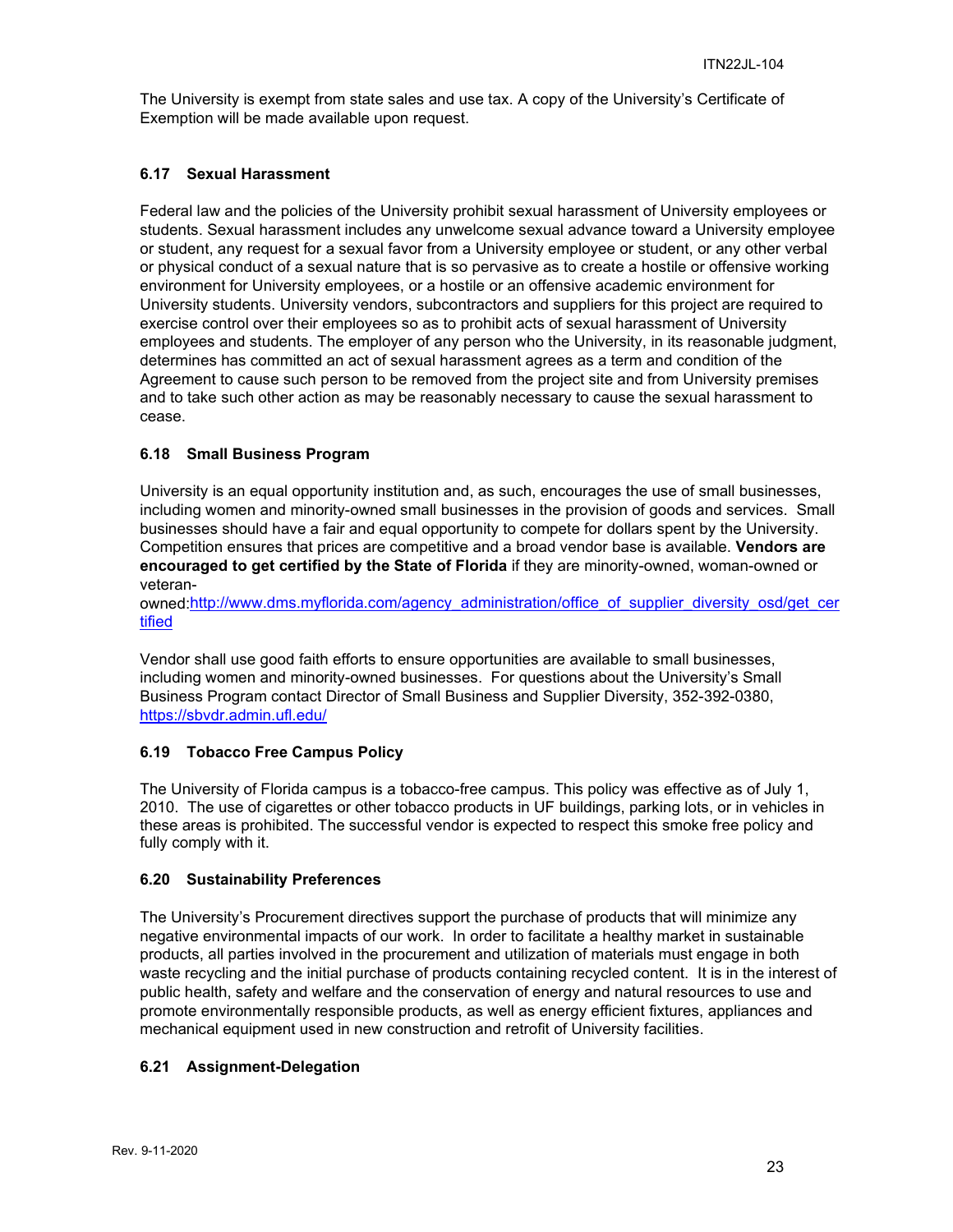No right or interest in the Agreement shall be assigned or delegation of any obligation made by Successful Vendor without written permission of the University. Any attempted assignment or delegation by Successful Vendor shall be wholly void and totally ineffective for all purposes unless made in conformity with this paragraph.

#### <span id="page-23-0"></span>**6.22 Assignment of Anti-Trust Overcharge Claims**

The parties recognize that in actual economic practice overcharges resulting from anti-trust violations are in fact borne by the ultimate purchaser; therefore, Successful Vendor hereby assigns to the University any and all claims for such overcharges.

#### <span id="page-23-1"></span>**6.23 Date for Reckoning Prompt-Payment Discount**

For purposes of determining whether a prompt-payment discount, if applicable, may be taken by the University, the starting date of such reckoning period shall be the later of the date of a properly executed invoice or the date of completion of service and/or delivery of product.

#### <span id="page-23-2"></span>**6.24 Force Majeure**

In the event compliance with any obligation under this Agreement is impractical or impossible due to any Event of Force Majeure, then the time for performance of such obligation shall be extended for a period equivalent to the duration of the Event of Force Majeure. The provisions of this section shall not operate to excuse either party's inability to perform its obligations hereunder because of inadequate finances. "Event of Force Majeure:" means any strike, lockout, labor dispute, embargo, flood, earthquake, storm, dust storm, lightning, fire, epidemic, act of God, war, national emergency, civil disturbance or disobedience, riot, sabotage, terrorism, restraint by governmental order or any other occurrence beyond the reasonable control of the party in question.

#### <span id="page-23-3"></span>**6.25 Furnish and Install – Not Applicable**

#### <span id="page-23-4"></span>**6.26 Indemnification/Hold Harmless; Liability**

The Successful Vendor shall indemnify, defend, and hold harmless the University of Florida Board of Trustees, the University of Florida, the State of Florida and the Florida Board of Governors, and their respective officers, agents, and employees, against and from any and all claims, demands, suits, actions, proceedings, loss, cost, and damages of every kind and description, including attorneys' fees and/or litigation expenses, which may be brought or made against or incurred on account of loss of or damage to any property or for injuries to or death of any person, caused by, arising out of, or contributed to, in whole or in part, by reasons of any act, omission, professional error, fault, mistake, or negligence of Successful Vendor, its employees, agents, representatives, or subcontractors, their employees, agents, or representatives in connection with or incident to the performance of the Agreement. Successful Vendor's obligation under this provision shall not extend to any liability caused by the sole negligence of the University Of Florida Board Of Trustees, University, or its officers, agents, and employees. Such indemnification shall specifically include infringement claims made against any and all intellectual property supplied by Successful Vendor and third party infringement under the Agreement.

The University, as a public entity, is protected by sovereign immunity from tort liability, subject to a limited statutory waiver. The University will not agree to (i) indemnify or hold harmless any vendor; (ii) be liable for vendor's attorneys' fees under any circumstances; or (iii) binding arbitration. The Agreement shall not be construed or interpreted as (i) denying to either party any remedy or defense available to such party under the laws of the State of Florida; (ii) the consent of University or the State of Florida or their agents and agencies to be sued; or (iii) a waiver of either University's or the State of Florida's sovereign immunity beyond the limited waiver provided in section 768.28, Florida Statutes.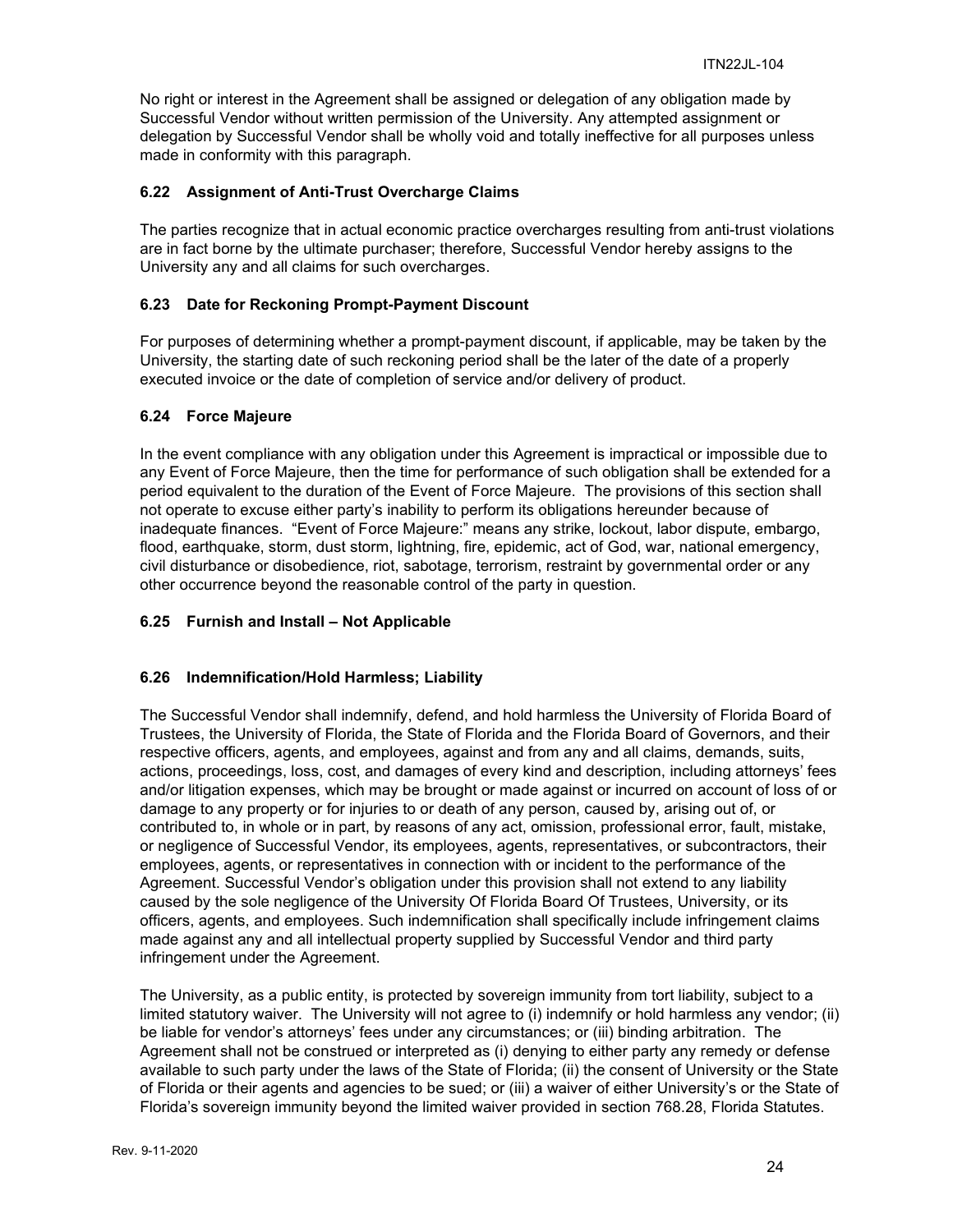#### <span id="page-24-0"></span>**6.27 Insurance Requirements**

The Successful Vendor shall purchase from and maintain with a company or companies, lawfully authorized to do business in Florida and acceptable to the University, such insurance as will protect the Successful Vendor from claims arising out of or resulting from the Successful Vendor's operations under the Agreement and for which the Successful Vendor may be legally liable, whether such operations be by the Successful Vendor or by their subcontractors or by anyone directly or indirectly employed by any of them, or by anyone for whose acts any of them may be liable. All insurance policies shall be issued and countersigned by representatives of such companies duly authorized for the State of Florida and shall be written on ISO standard forms or their equivalents. The Successful Vendor shall file with the University Certificates of Insurance prior to the commencement of this Agreement and shall file Certificates of Insurance evidencing the renewal of such policies at least thirty (30) days prior to the date that each applicable insurance policy is scheduled to expire. *Please note that the University of Florida must be named "additional insured" on automobile and general liability policies.*

General Liability Insurance – The Successful Vendor shall provide the ISO Commercial General Liability policy for general liability coverage's for limits of not less than of \$1,000,000 per occurrence. Coverage shall be maintained without interruption from date of commencement of work until date of final payment.

Worker's Compensation - The Successful Vendor shall secure and maintain for the life of this Agreement, valid Worker's Compensation Insurance as required by Chapter 440, Florida Statutes (if applicable.)

Automobile Liability - The Successful Vendor shall secure and maintain, during the life of this Agreement, Automobile Liability insurance on all vehicles against bodily injury and property damage in at least the amount of \$100,000.00 per person, \$500,000.00 per occurrence.

#### <span id="page-24-1"></span>**6.28 Protection of Property**

The Successful Vendor shall at all times guard against damage or loss, whether by the vendor directly or subcontractors, to the property of the University or of others or vendors and shall be held responsible for replacing or repairing any such loss or damage. The University may withhold payment or make such deductions as deemed necessary to insure reimbursement or replacement for loss or damage to property through negligence of the Successful Vendor or their agents. The Successful Vendor shall provide all barricades and take all necessary precautions to protect buildings and personnel.

#### Intellectual Property

- A. All works that are created pursuant to this contract ("Works") are works made for hire, and all rights and privileges attendant to the Works belong exclusively to the University. If a court of competent jurisdiction determines that any Work does not constitute a work made for hire, the Contractor hereby assigns to the University for no additional consideration all rights and privileges the Contractor has in the works, including all intellectual property rights, specifically those under copyright law.
- B. Paragraph A does not apply to Works that are not created through performance under this Contract ("Pre-existing works"). With respect to Pre-existing works used by the Contractor in performance of this Contract, the Contractor shall obtain for the University at no additional charge a license to use Pre-existing works for the uses intended under this Contract, including the right to make derivative works. Paragraph A does apply, however, to any Works that are derivative of Pre-existing works.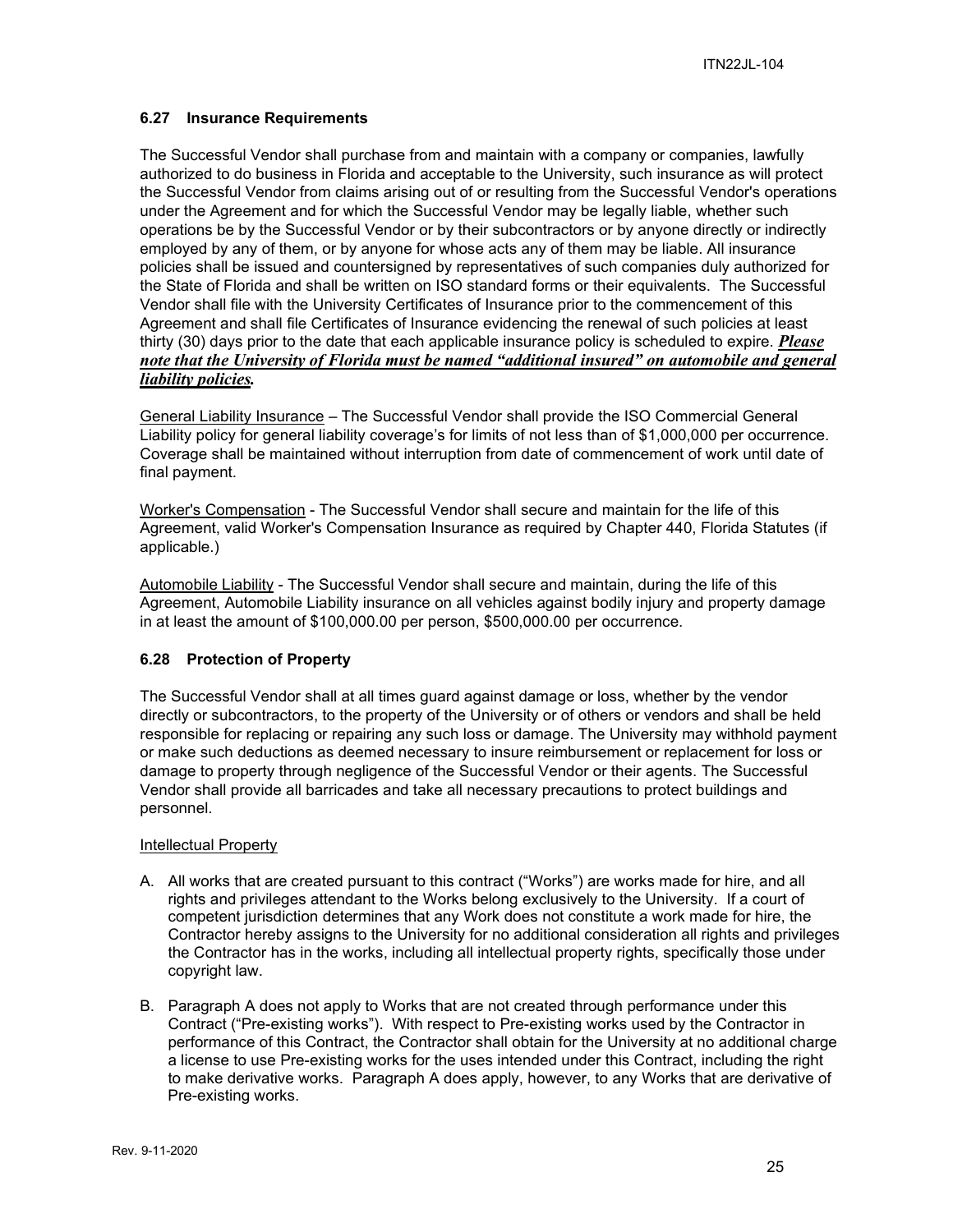- C. The Contractor warrants that it has full power and authority to transfer the rights granted by this Contract to the University and that use of the works by the University does not constitute an infringement or other violation of any copyright, trade secret, trademark, patent, non-disclosure, or other rights of any third party.
- D. Title and all rights and privileges to all graphics and material provided to the Contractor by the University in connection with this Contract remain the exclusive property of the University of Florida. The Contractor does not receive any title, rights, or privileges in those graphics or materials. The University grants to the Contractor a limited license in those graphics or materials only for the purpose of carrying out the Contractor's obligations under this Contract.

#### <span id="page-25-0"></span>**6.29 Labor Disputes**

Successful Vendor shall give prompt notice to the University of any actual or potential labor dispute which delays or may delay performance of the Agreement.

#### <span id="page-25-1"></span>**6.30 Laws and Regulations**

Successful Vendors are solely responsible for keeping themselves fully informed of and faithfully observing all laws, ordinances, and regulations and shall protect and indemnify the University, its officers and agents against any claims of liability arising from or based on any violation thereof.

#### <span id="page-25-2"></span>**6.31 No Replacement of Defective Tender**

Every tender of goods must fully comply with all provisions of the Agreement as to time of delivery, quantity, and the like. If a tender is made which does not fully conform, this shall constitute a breach and Successful Vendor shall not have the right to substitute a conforming tender.

#### <span id="page-25-3"></span>**6.32 No Waiver of Right by the University**

No waiver by a party of any provision or breach of this Contract shall be deemed to have been made unless the same is in writing, and no waiver of any provision or breach of this Contract shall be deemed a waiver of any other provisions or breach. A party's consent to or approval of any act shall not be deemed to render unnecessary the obtaining of such party's consent to or approval of any subsequent act.

#### <span id="page-25-4"></span>**6.33 Notice to Vendors of Asbestos-Containing Materials in University Buildings- Not Applicable**

#### <span id="page-25-5"></span>**6.34 Parking and Identification Badges.**

The Successful Vendor shall obtain all parking permits and/or decals that may be required while performing project work on University premises. The Successful Vendor should review Contractor and Vendor Parking information from Transportation and Parking Services located at the following link:<https://parking.ufl.edu/decals/contractors-vendors/>

#### <span id="page-25-6"></span>**6.35 Payment Terms**

The University's obligation is payable only and solely from funds appropriated for the purpose of the Agreement. Unless otherwise stated herein, the payment terms for the Agreement are Net 30 days. VENDOR OMBUDSMAN: The University's vendor ombudsman whose duties include acting as an advocate for vendors may be experiencing problems in obtaining payment(s) from the University may be contacted at 352-392-1241.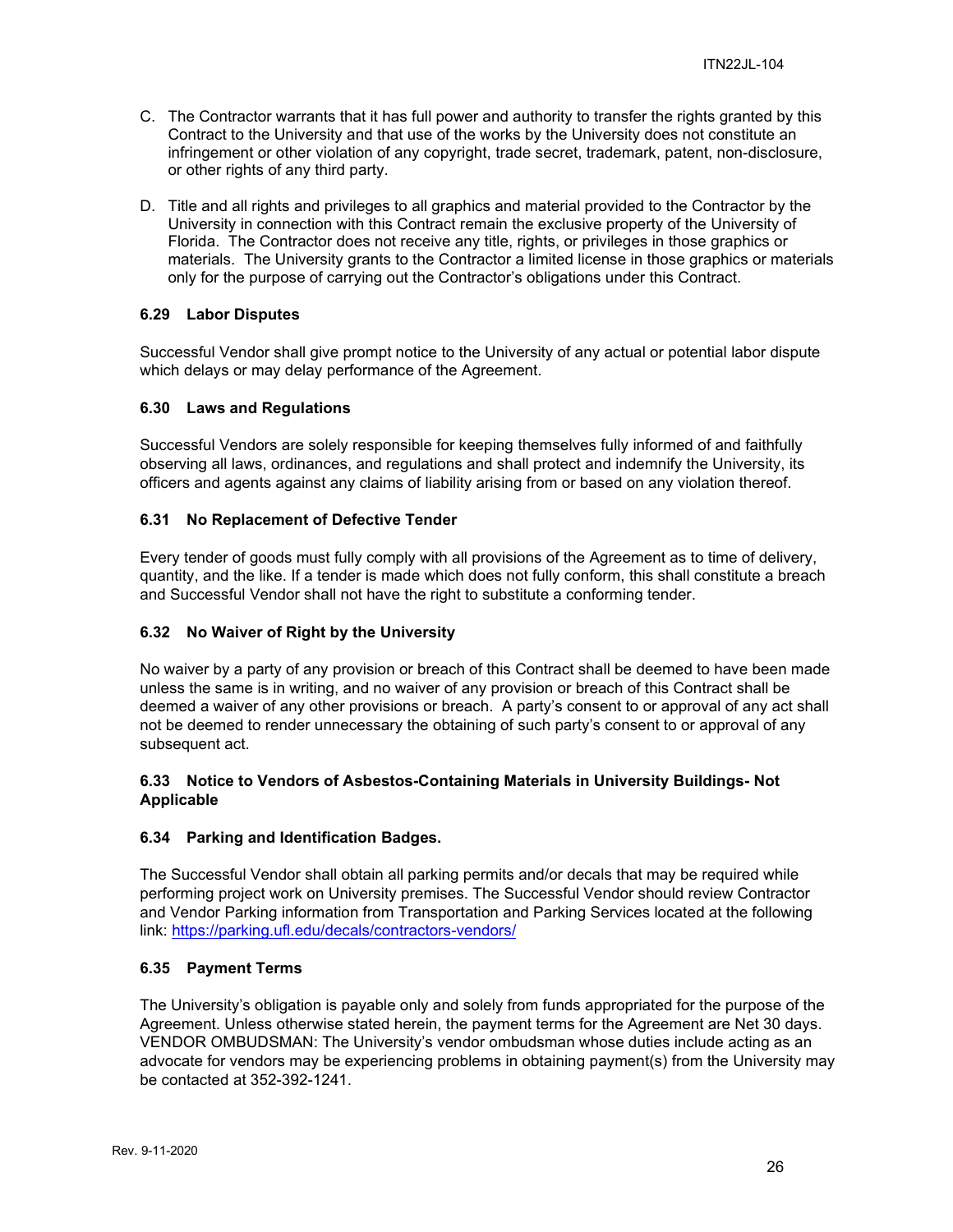#### <span id="page-26-0"></span>**6.36 Price Adjustment**

Price increases will be considered at the end of the initial two (2) year period and, thereafter annually on the anniversary of the effective date. Price change requests shall be in writing, submitted at least sixty (60) days prior to the end of the current period, and shall be supported by written evidence of increased costs to the Successful Vendor, or an increase in the Consumer Price Index for dosimeters - PCU3345193345195. The CPI Index is found on the Bureau of Labor Statistics website: [U.S.](https://www.bls.gov/)  [Bureau of Labor Statistics \(bls.gov\).](https://www.bls.gov/)The University will not approve unsupported price increases that will merely increase the gross profitability of the Successful Vendor at the expense of the University. Price change requests shall be a factor in the Agreement extension review process. The University shall, in its sole opinion, determine whether the requested price increase or an alternate option is in the best interest of the University.

#### <span id="page-26-1"></span>**6.37 Prior Course of Dealings**

No trade usage, prior course of dealings, or course of performance under other agreements shall be a part of any agreement resulting from this ITN; nor shall such trade usage, prior course of dealing, or course of performance be used in the interpretation or construction of such resulting agreement.

#### <span id="page-26-2"></span>**6.38 Intentionally Omitted**

#### <span id="page-26-3"></span>**6.39 Public Entity Crime**

A person or affiliate who has been placed on the convicted list by the Department of Management Services, State of Florida, may not submit a proposal on a contract to provide any goods or services, including construction, repairs, or leases and may not be awarded or perform work as a Vendor, supplier, subcontractor, or consultant for the University of Florida for a period of 36 months from the date of being placed on the convicted list, a "person" or "affiliate" includes any natural person or any entity, including predecessor or successor entities or any entity under the control of any natural person who is active in its management and who has been convicted of a public entity crime (Rule 6C1-3.020 FAC).

#### <span id="page-26-4"></span>**6.40 Public Records**

All proposal information submitted and opened becomes subject to the Public Records Law set forth in Chapter 119 F.S.

## **IF THE VENDOR HAS QUESTIONS REGARDING THE APPLICATION OF CHAPTER 119, FLORIDA STATUTES, TO THE VENDOR'S DUTY TO PROVIDE PUBLIC RECORDS RELATING TO THIS CONTRACT, CONTACT THE CUSTODIAN OF PUBLIC RECORDS AT Phone: (352) 846-3903**

### **email: [PR-Request@ufl.edu](mailto:PR-Request@ufl.edu) Mail: PO Box 113156, Gainesville, FL 32611-3156**

Any resulting Agreement may be unilaterally canceled for refusal by the vendor to allow public access to all documents, papers, letters, or other materials made or received by the Successful Vendor in conjunction with the Agreement and subject to the provisions of Chapter 119. F.S.

#### <span id="page-26-5"></span>**6.41 Referencing of Orders**

For each order issued against an agreement resulting hereunder, the University intends in good faith to reference this ITN for pricing, terms and conditions, delivery location, and other particulars.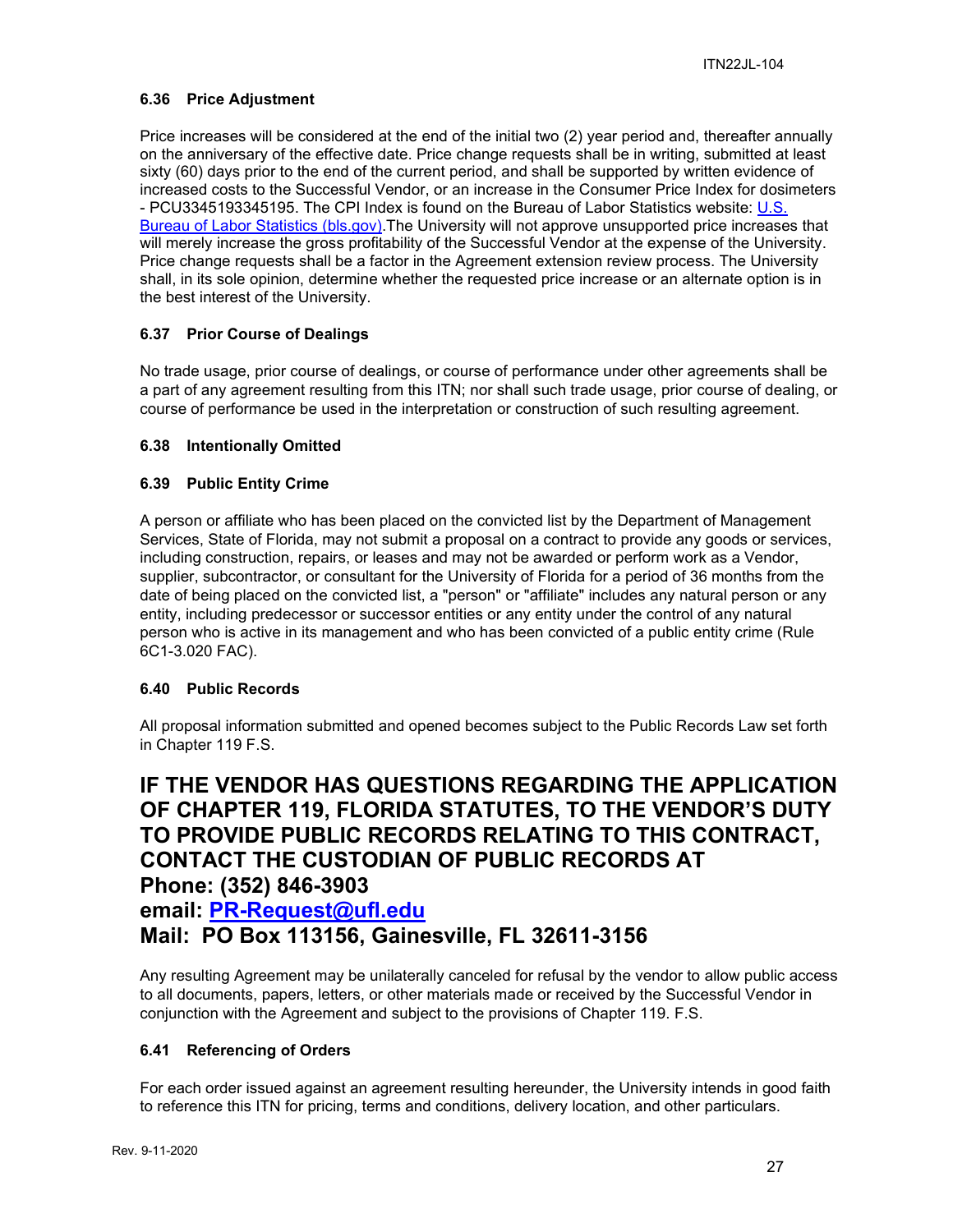However, in the event the University fails to do so, the University's right to such terms and conditions, and particulars shall not be affected, and no liability of any kind or amount shall accrue to the University.

#### <span id="page-27-0"></span>**6.42 Remedies and Applicable Law**

The Agreement shall be governed by and construed in accordance with the laws of the State of Florida (without regard to principles of conflict of laws) and the rules and regulations of the Florida Board of Governors and the University. University and Successful Vendor shall have available all remedies afforded each by said law. The venue in any action or litigation commenced to enforce the Agreement shall be brought in Alachua County, Florida, and both parties consent to such jurisdiction and venue regardless of the residence of the parties at the time the action is commenced.

#### <span id="page-27-1"></span>**6.43 Right of Inspection**

University shall have the right to inspect the goods at delivery before accepting them.

#### <span id="page-27-2"></span>**6.44 Right of Offset**

The University shall be entitled to offset against any sums due the Successful Vendor, any expenses or costs incurred by the University, or damages assessed by the University concerning the Successful Vendor's non-conforming performance or failure to perform the Agreement, or any other debt owing the University, including expenses, costs and damages described in the termination provisions contained herein.

#### <span id="page-27-3"></span>**6.45 Shipment Under Reservation Prohibited**

Successful Vendor is not authorized to ship the goods under reservation and no tender of a bill of lading will operate as a tender of the goods.

#### <span id="page-27-4"></span>**6.46 Specifications: Brand Name or Acceptable Alternate**

Where in these specifications reference is made to materials, trade names, catalog numbers or articles of certain manufacture, it is done for the sole purpose of establishing a basis of a comparable standard of quality, performance, characteristics desired and is not intended to limit or restrict competition. It shall be understood that such method of specification description is not intended to exclude other processes, similar designs, or kinds of materials, but is intended solely as a means of establishing a standard of comparison to be utilized for solicitation evaluation purposes. Other material or product may be used, if in the sole opinion of the University, they are equal in durability, quality and of a design in harmony with the intent of these specifications. Such other material or product which is substantially equivalent to those specific brand(s) specified shall qualify for solicitation evaluation and award consideration by the University. The University reserves the right to reject any substitute material or product which, in its opinion, does not meet the standard of quality established by reference in these specifications and is not considered an acceptable alternate for the intended use and purpose. The burden of proof as to meeting the requirements of these specifications shall be the responsibility of the submitting vendor. Such proposer(s) who is offering any material or product other than the item(s) specified herein must submit with their solicitation response catalog cuts and detailed specifications which will completely describe the item(s) on which they are offering for an acceptable alternate determination by the University. Where the proposer proposes to substitute a material or product which is not known to the University, he/she shall be prepared to submit samples on request for the University's inspection and evaluation. The cost of transportation, both ways, of such samples shall be borne by the submitting proposer.

#### <span id="page-27-5"></span>**6.47 Successful Vendor to Package Goods**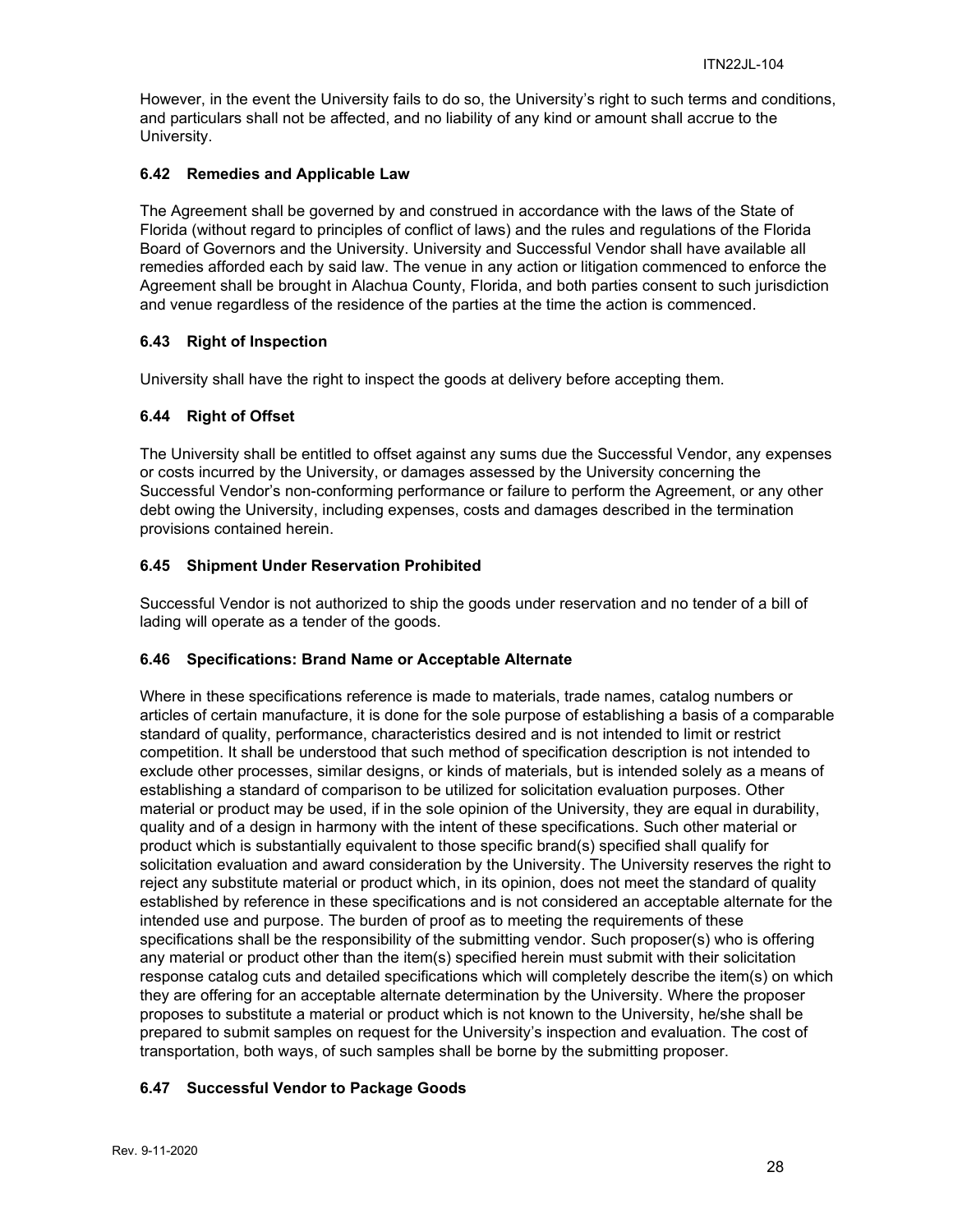Successful Vendor will package goods in accordance with good commercial practice. Each shipping container shall be clearly and permanently marked as follows: (a) Successful Vendor's name and address; (b) Consignee's name, address and purchase order number; (c) Container number and total number of containers, e.g. box 1 of 4 boxes and (d) the number of the container bearing the packing slip. Successful Vendor shall bear cost of packaging unless otherwise provided.

#### <span id="page-28-1"></span><span id="page-28-0"></span>**6.48 Termination**

#### **6.48.1 Convenience**

Upon giving at least seven (7) days written notice, University may terminate this Contract, at any time, with no further obligation to Contractor, other than to pay for Services provided in compliance with this Contract prior to Contractor's receipt of the notice of termination. If Contractor defaults under this Agreement and does not cure its default within fourteen (14) days after written notice thereof, University may terminate this Contract. The University reserves the right to terminate the Agreement in whole or part at any time when in the best interests of the University without penalty or cause. Upon receipt of the written notice, the Successful Vendor shall immediately stop all work as directed in the notice, notify all subcontractors of the effective date of the termination and minimize all further costs to the University. In the event of termination under this provision, all documents, data and reports prepared by the Successful Vendor under the Agreement shall become the property of and delivered to the University. The Successful Vendor shall be entitled to receive just and equitable compensation for work in progress, work completed and materials accepted before the effective date of termination. Such compensation shall be the Successful Vendor's sole remedy against the University in the event of termination under this provision.

#### <span id="page-28-2"></span>**6.48.2 Default**

The University reserves the right to terminate the Agreement in whole or in part due to the failure of the Successful Vendor to comply with any term or condition of the Agreement, to acquire and maintain all required insurance policies, bonds, licenses and permits, or to make satisfactory progress in performing the Agreement. The University shall provide written notice of the termination and the reasons for it to the Successful Vendor. Upon termination under this provision, all goods, materials, documents, data and reports prepared by the Successful Vendor under the Agreement shall become the property of and be delivered to the University on demand. The University may, upon termination of the Agreement, procure, on terms and in the manner that it deems appropriate, materials, or services to replace those under the Agreement. The Successful Vendor shall be liable to the University for any excess costs incurred by the University in re-procuring the materials or services.

#### <span id="page-28-3"></span>**6.48.3 Gratuities**

The University may, by written notice to the Successful Vendor, cancel the Agreement if it is discovered by the University that gratuities, in the form of entertainment, gifts or other, were offered or given by the Successful Vendor, or any agent or representative of the Successful Vendor, to any officer or employee of the University with a view toward securing favorable treatment with respect to the awarding or amending, or the making of any determinations with respect to the performing of such Agreement. In the event the Agreement is canceled by the University pursuant to this provision, University shall be entitled, in addition to any other rights and remedies, to recover or withhold the amount of the cost incurred by Successful Vendor in providing such gratuities.

#### <span id="page-28-4"></span>**6.48.4 Insolvency**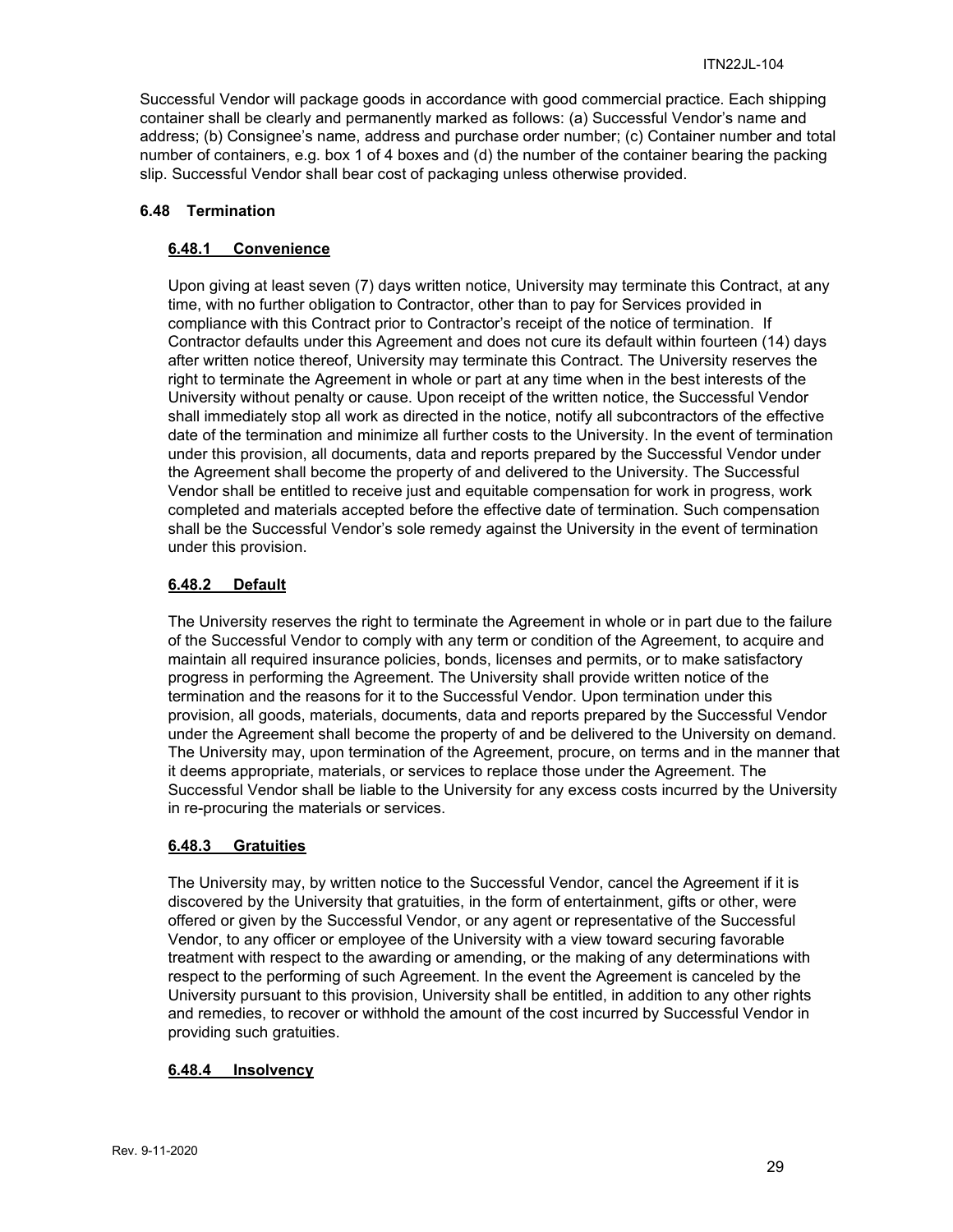The University shall have the right to terminate the Agreement at any time in the event Successful Vendor files a petition in bankruptcy; or is adjudicated bankrupt; or if a petition in bankruptcy is filed against Successful Vendor and not discharged within thirty (30) days; of if Successful Vendor becomes insolvent or makes an assignment for the benefit of its creditors or an arrangement pursuant to any bankruptcy law; of if a receiver is appointed for Successful Vendor or its business.

#### <span id="page-29-0"></span>**6.48.5 Lack of Funds**

The State of Florida's and UF's performance and obligation to pay under this Agreement is contingent upon an annual appropriation by the Florida State Legislature. The Agreement may be canceled without further obligation on the part of the University of Florida in the event that sufficient appropriated funding is unavailable to assure full performance of the terms. The Successful Vendor shall be notified in writing of such non-appropriation as soon as reasonably possible. No penalty shall accrue to the University in the event this cancellation provision is exercised. This cancellation provision shall not be construed so as to permit the University to terminate the Agreement in order to acquire similar equipment, material, supplies or services from another party.

#### <span id="page-29-1"></span>**6.48.6 Stop Work Order**

The University may at any time, by written order to the Successful vendor, require the Successful Vendor to stop all or any part of the work called for by the Agreement for a period of ninety (90) days after the order is delivered to the Successful Vendor, and for any further period to which the parties may agree. The order shall be specifically identified as a Stop Work Order issued under this provision. Upon receipt of the order, the Successful Vendor shall immediately comply with its terms and take all reasonable steps to minimize the incidence of costs allocable to the work covered by the order during the period of work stoppage. If a Stop Work Order issued under this provision is canceled or the period of the order or any extension expires, the Successful Vendor shall resume work. The University shall make an equitable adjustment in the delivery schedule or Agreement price, or both, and the Agreement shall be amended in writing accordingly.

#### <span id="page-29-2"></span>**6.48.7 Suspension or Debarment**

The University may by written notice to the Successful Vendor immediately terminate the Agreement if the University determines that the Successful Vendor has been debarred, suspended or otherwise lawfully prohibited from participating in any public procurement activity, including but limited to, being disapproved as a subcontractor Vendor of any public procurement unit or other governmental body.

#### <span id="page-29-3"></span>**6.48.8 Continuation of Performance Through Termination**

The Successful Vendor shall continue to perform, in accordance with the requirements of Agreement, up to the date of termination, as directed in the termination notice.

#### <span id="page-29-4"></span>**6.49 Title and Risk of Loss**

The title and risk of loss of the goods and equipment shall not pass to University until University actually receives the goods and equipment at the point or points of delivery.

#### <span id="page-29-5"></span>**6.50 Warranties**

In addition to any implied warranties, Successful Vendor warrants that the goods furnished will conform to the specifications, drawings, and descriptions listed herein, and to the sample or samples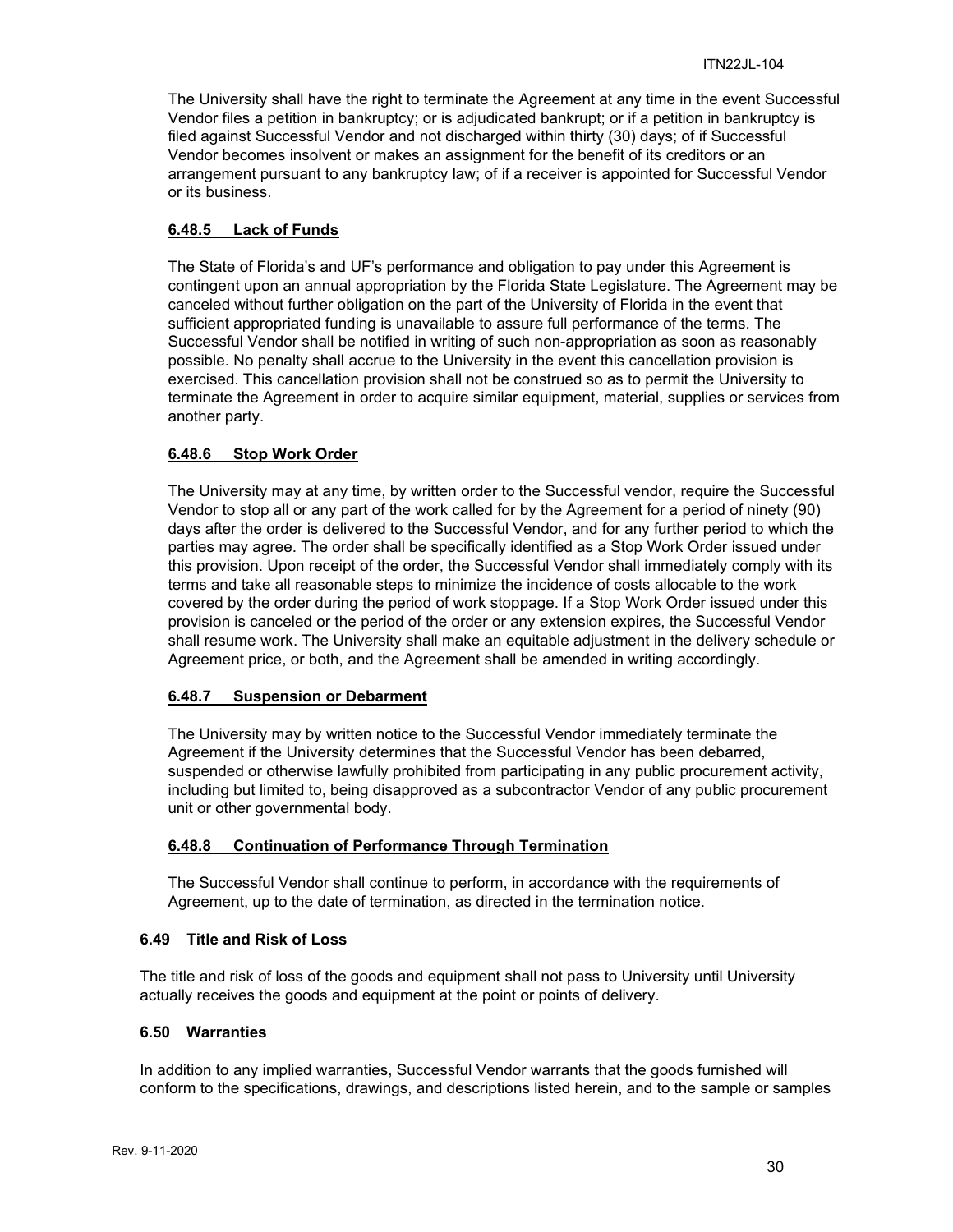if any, furnished by the Successful Vendor. In the event of a conflict between the specifications, drawings, and descriptions, the specifications shall govern.

#### <span id="page-30-0"></span>**6.51 Payment Card Industry Data Security Standard.**

For e-commerce business and/or credit card transactions, Proposer agrees to be bound by the requirements and terms of the Rules of all applicable Card Associations, as amended from time to time, and be solely responsible for security and maintaining confidentiality of Card transactions processed by means of electronic commerce up to the point of receipt of such transactions by Bank.

Proposer is required to be in compliance with the requisites of the SAS 70 and/or Payment card Industry Data Security Standard and provide written attestation of compliance annually.

#### <span id="page-30-1"></span>**6.52 Payment and Invoice Information**

All invoices will need to contain either a **UF purchase order number** or the **8-digit department ID number** of the department with which you are doing business. Please include your Tax Identification number. All invoices for payment should be submitted to the University of Florida via:

Email: [UFL.invoices@edmgroup.com](mailto:UFL.invoices@edmgroup.com)

Or by Fax: 1-570-496-5411

Or by Mail: University of Florida Attn: Accounts Payable PO Box 3357 Scranton, PA 18505

#### <span id="page-30-2"></span>**6.53 Travel**

Any travel authorized by this Contract and being compensated separately shall be compensated in accordance with University's travel policy [\(http://fa.ufl.edu/uco/handbook/handbook.asp?doc=1.4.14\)](http://fa.ufl.edu/uco/handbook/handbook.asp?doc=1.4.14) and Contractor shall be required to provide all back-up documentation required by the policy.

#### <span id="page-30-3"></span>**6.54 State Purchasing Requirements**

IT IS EXPRESSLY UNDERSTOOD AND AGREED THAT ANY ARTICLES THAT ARE THE SUBJECT OF, OR REQUIRED TO CARRY OUT, THIS CONTRACT SHALL BE PURCHASED FROM A NONPROFIT AGENCY FOR THE BLIND OR FOR THE SEVERELY HANDICAPPED THAT IS QUALIFIED PURSUANT TO CHAPTER 413, FLORIDA STATUTES, IN THE SAME MANNER AND UNDER THE SAME PROCEDURES SET FORTH IN SECTION [413.036\(](http://www.leg.state.fl.us/STATUTES/index.cfm?App_mode=Display_Statute&Search_String=&URL=Ch0413/Sec036.HTM)1) AND (2), FLORIDA STATUTES; AND FOR PURPOSES OF THIS CONTRACT THE CONTRACTOR SHALL BE DEEMED TO BE SUBSTITUTED FOR THE UNIVERISTY INSOFAR AS DEALINGS WITH SUCH QUALIFIED NONPROFIT AGENCY ARE CONCERNED. This requirement applies only if any such nonprofit agency produces a product covered by this CONTRACT and can satisfy the terms of this CONTRACT with respect to price, quantity, quality, and delivery time. Any questions concerning available products should be directed to: Division of Vocational Rehabilitation Headquarters, 2002 Old St. Augustine Road, Building A, Tallahassee, Florida 32301-4862, (800) 451-4327 (Voice/TDD).

IT IS EXPRESSLY UNDERSTOOD AND AGREED THAT ANY ARTICLES WHICH ARE THE SUBJECT OF, OR REQUIRED TO CARRY OUT, THIS CONTRACT SHALL BE PURCHASED FROM THE CORPORATION IDENTIFIED UNDER CHAPTER 946, F.S., IN THE SAME MANNER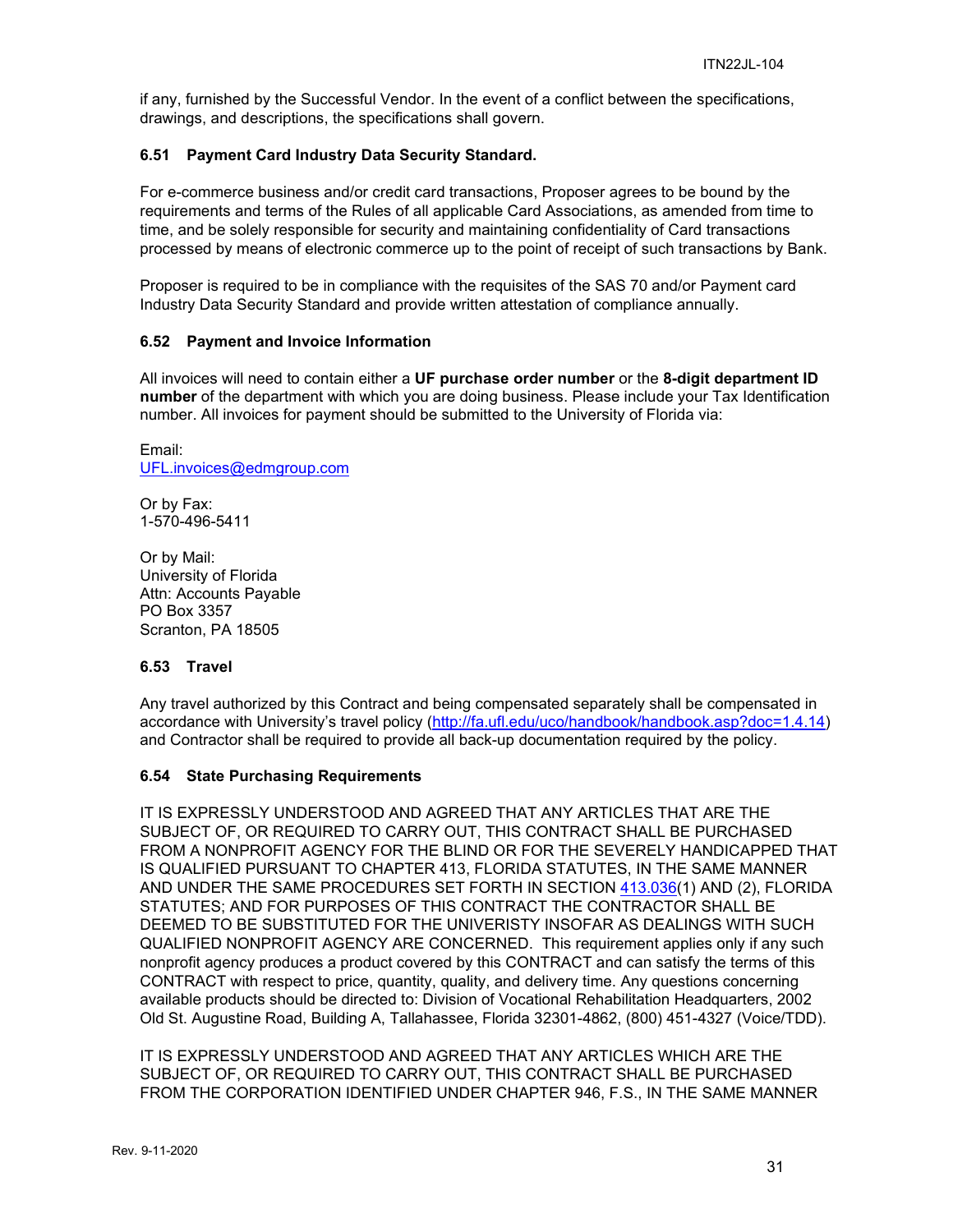AND UNDER THE SAME PROCEDURES SET FORTH IN SECTION [946.515\(](http://www.leg.state.fl.us/STATUTES/index.cfm?App_mode=Display_Statute&Search_String=&URL=Ch0946/Sec515.HTM)2), AND (4), F.S.; AND FOR PURPOSES OF THIS CONTRACT THE CONTRACTOR CARRYING OUT THE PROVISIONS OF THIS CONTRACT SHALL BE DEEMED TO BE SUBSTITUTED FOR UNIVERSITY INSOFAR AS DEALINGS WITH SUCH CORPORATION ARE CONCERNED. This requirement applies only if the corporation produces a product covered by this CONTRACT and can satisfy the terms of this CONTRACT with respect to price, quantity, quality, and delivery time. Any questions concerning the corporation's ability to provide products or services should be directed to: Prison Rehabilitative Industries and Diversified Enterprises, Inc., 12425 - 28th Street North, Saint Petersburg, Florida 33716, (727) 572-1987.

#### <span id="page-31-0"></span>**6.55 Notices**

All notices, consents, approvals and other communications (collectively, "Notices") which may be or are required to be given by either party shall be properly given only if made in writing and sent to the address of University or Contractor, as applicable, set forth in Exhibit A, as the same is modified in accordance herewith, by hand delivery, U.S. Certified Mail (Return Receipt Requested) or nationally recognized overnight delivery service. Telephone and facsimile numbers and e-mail addresses are listed for convenience only. Either party may change its address for Notices by giving written notice to the other party in accordance with this provision.

#### <span id="page-31-1"></span>**6.56 Ownership of Work**

All reports, studies, plans, deliverables, strategies, materials, discoveries, inventions, processes, designs, plans, trade secrets, data, information, documents and other work (collectively, "Work"), whether of a technical nature or not, made, developed or obtained by Contractor pursuant to this Contract or in connection with the provision of the Services shall be the sole and exclusive property of University and any copyrightable Work shall be deemed a "work made for hire" under the United States copyright laws. Should such Work not constitute a "work made for hire" under the United States copyright laws, Contractor hereby grants, transfers, assigns, and conveys to University and its successors and assigns, the entire right, title, and interest in the Work or any part thereof. At all times during and after the Term, Contractor shall assist University in obtaining and maintaining, for University's benefit, copyrights and other relevant legal protections in the Work and Contractor shall execute and cause its subcontractors to execute such further instruments as University may reasonably require as evidence of ownership of such rights. Immediately upon termination of this Contract for any reason, all Work, in whatever form, shall be turned over to University. This provision shall survive the termination of this

#### <span id="page-31-2"></span>**6.57 Access to Work**

University shall always have access to review the ongoing Work of Contractor for purposes of inspecting the same and determining that the Services are being performed in accordance with the terms of this Contract.

#### <span id="page-31-3"></span>**6.58 Independent Contractor**

Contractor is and shall at all times remain an independent contractor, with sole control of the manner and means of performing the Services. Contractor shall have no authority to bind or commit University to any contract, representation or obligation to or with any third party or to incur any cost, expense, liability or other amount for or on behalf of University, and Contractor shall not act as or represent that it is the agent of University. Further, it is understood and agreed by the parties that nothing contained in this Contract shall be construed to create a joint venture, partnership, association, or other affiliation or like relationship between the parties, it being specifically agreed that their relationship is and shall remain that of independent parties to a contractual relationship as set forth in this Contract.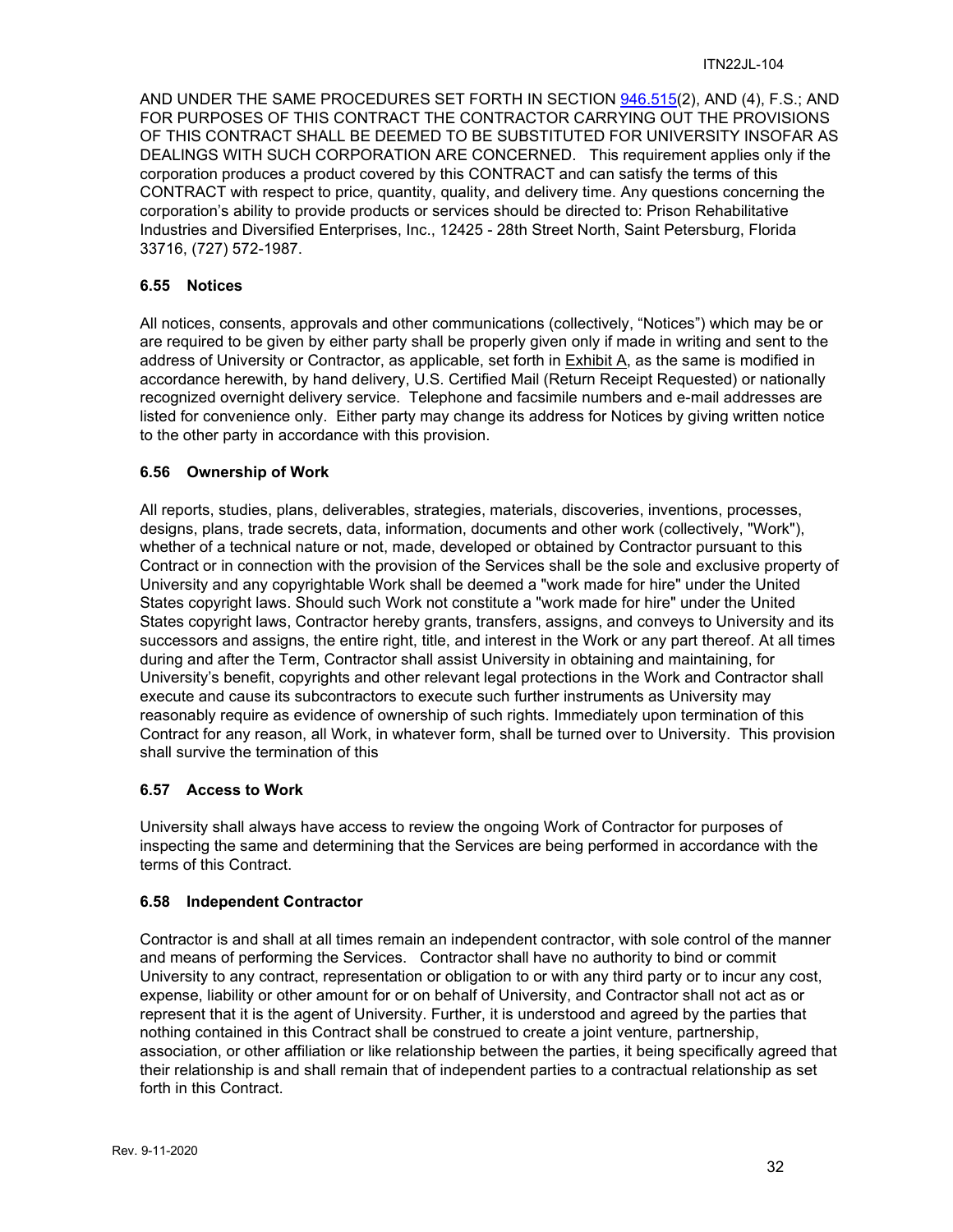#### <span id="page-32-0"></span>**6.59 No Use of Name/Logos/Public Statements**

Except with the prior written consent of the other party, no party shall, make any press or media announcement concerning this Contract, or use the name, logos, or trademarks of any other party, or any version, abbreviation, or representation of them. In the case of University, consent must be provided by its Vice President for University Relations or that position's designee.

#### <span id="page-32-1"></span>**6.60 Time of the Essence**

Time is of the essence with respect to all provisions of this Contract in which a definite time for performance is specified.

#### <span id="page-32-2"></span>**6.61 Construction**

The language and all parts of this Contract shall be construed according to its fair meaning and not strictly for or against any of the parties hereto. University and Contractor have agreed to the use of the particular language of this Contract, and any question regarding the meaning of this Contract shall not be resolved by any rule providing for interpretation against the party who caused the uncertainty to exist or against the draftsman. Unless the context indicates otherwise, (i) the terms "hereof", "hereunder", "herein" and similar expressions refer to this Contract as a whole, (ii) the singular shall include the plural and the masculine gender shall include the feminine and the neuter, and (iii) all references to sections and subsections shall be deemed references to the sections and subsections of this Contract. The section headings in this Contract are for convenience only and do not alter, amend, define, limit or otherwise affect the terms set forth herein. If any provision of this Contract is found by a court of competent jurisdiction to be illegal, invalid or unenforceable, the remainder of this Contract will not be affected, and in lieu of each provision that is found to be illegal, invalid or unenforceable, a provision will be added as a part of this Contract that is as similar to the illegal, invalid or unenforceable provision as may be possible and be legal, valid and enforceable. All negotiations, considerations, representations, and understandings between University and Contractor are incorporated herein. This Contract constitutes the entire agreement of the parties with respect to the subject matter hereof. This Contract may be executed in multiple counterparts, each of which shall be deemed a duplicate original, but all of which taken together shall constitute one and the same instrument.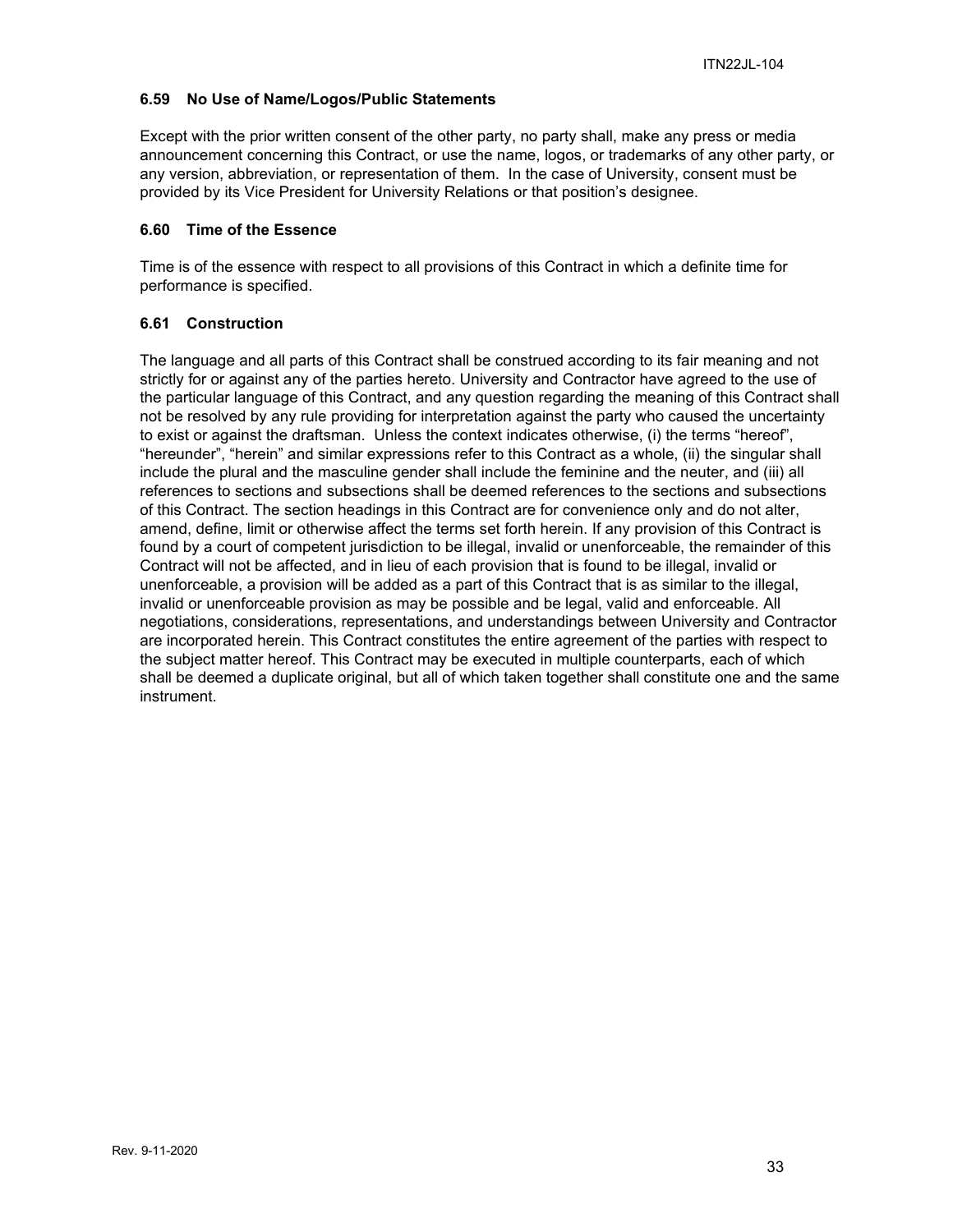#### <span id="page-33-0"></span>**Contract 7.0 Certifications and Forms**

#### <span id="page-33-1"></span>**7.1 Certification of Proposal**

Explanation: This certification attests to the vendor's awareness of, and agreement, to the content of this ITN and all accompanying provisions contained herein.

Action: Vendor is to ensure that the following certificate is duly completed and correctly executed by an authorized officer of your company.

This proposal is submitted in response to Invitation to Negotiate # ITN22JL-104 Radiation Safety (Dosimetry) Services for the University of Florida and UF Health issued by the University of Florida. The undersigned, as a duly authorized officer, hereby certifies that

> \_\_\_\_\_\_\_\_\_\_\_\_\_\_\_\_\_\_\_\_\_\_\_\_\_\_\_\_\_\_\_\_\_\_\_\_\_ (Vendor Name)

agrees to be bound by the content of this proposal and agrees to comply with the terms, conditions and provisions of the referenced Invitation to Negotiate (ITN) and any addenda thereto in the event of an award. Exceptions are to be noted as stated in the ITN. The proposal shall remain in effect for a period of ninety (90) calendar days as of the Due Date for responses to the ITN.

The undersigned certifies that to the best of his/her knowledge: (check one pf the below and provide information if required)

There is no trustee or employee of the University of Florida who has or whose Relative has an Interest in the entity or entities making this proposal or who is a natural person making this proposal.

There are trustee(s) and/or employee(s) of the University of Florida who have, and/or whose Relative(s) have, an Interest in the entity or entities making this proposal or who is a natural person making this proposal. Describe the nature of the interest held by each trustee, employee, or Relative of the trustee or employee (for example, grandson of Employee X owns the company or spouse of Employee Y is a director of the company).

"Interest" for purposes of this disclosure includes the following: director, trustee, officer, or employee of an entity, any contract with an entity (including consulting), or any partner, proprietor, stock, equity, or other ownership interest in an entity.

"Relative" for the purpose of this disclosure is an individual who is related to the trustee or employee as father, mother, son, daughter, brother, sister, uncle, aunt, first cousin, nephew, niece, husband, wife, father-in-law, mother-in-law, son-in-law, daughter-in-law, brother-in-law, sister-in-law, stepfather, stepmother, stepson, stepdaughter, stepbrother, stepsister, half brother, half sister, grandparent, great grandparent, grandchild, great grandchild, step grandparent, step great grandparent, step grandchild, step great grandchild, person who is engaged to be married to the trustee or employee or who otherwise holds himself or herself out as or is generally known as the person whom the trustee or employee intends to marry or with whom the trustee or employee intends to form a household, or any other natural person having the same legal residence as the trustee or employee"

The undersigned further certifies that their firm (check one) \_\_\_**IS** *or* \_\_\_**IS NOT** currently debarred, suspended, or proposed for debarment by any federal entity. The undersigned agrees to notify the University of any change in this status, should one occur, until such time as an award has been made under this procurement action.

Person(s) authorized to negotiate in good faith on behalf of this firm for purposes of this Invitation to Negotiate are: